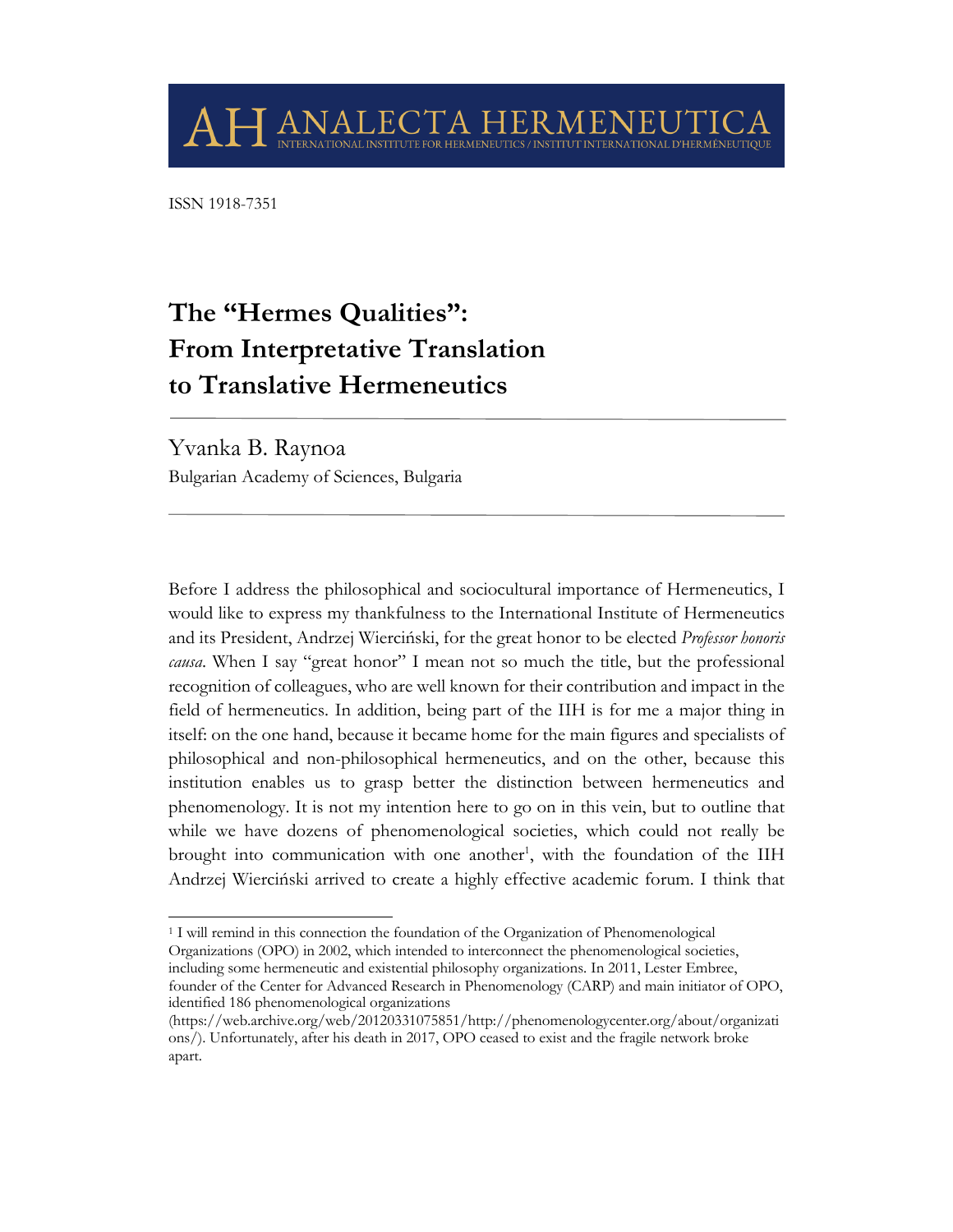the reason of his success consists in the communicative praxis of friendship and mutual esteem, which he built on the basis of the hermeneutic community.

My personal interest in hermeneutics has been around since my student days, when I wrote my master thesis on "The Ethical Meaning of Sacrifice" (1984) and, later, my doctoral thesis on the relation between French personalism and existential philosophy (1988). In both works I used the approach of a comparative hermeneutics. Later, in 1990, after I began to translate Jean-Paul Sartre's *L'être et le néant* from French into Bulgarian, and thereafter Paul Ricoeur's *Le conflit des interprétations*, I realized that interpretation (*Deutung*)—maybe not exclusively but specially—is the *conditio sine qua non* of translation of philosophical texts.<sup>2</sup> Through my close readings of Paul Ricoeur and the Austrian philosopher Leo Gabriel, I extended both the concept of translation and that of hermeneutics, moving consequently from the specific topic of "interpretative translation" to the broader and complex field of what I call "translative hermeneutics." In regard to the latter, I would like here to argue very briefly that since their beginnings hermeneutics and translation were closely interwoven and that, in order to grasp this linkage, we need to go far back to the mythological and religious roots of hermeneutics and to progress then gradually to some contemporary models of hermeneutic understanding. What is at stake here is to apply the Sartrean regressiveprogressive method yet not in order to explain the individual existence, but the human capacities of interpretation and translation and their hermeneutic practice. <sup>3</sup> This will enable us to show the different ways in which hermeneutics were/is/can be used or abused and to open up some perspectives for its positive sociocultural application.

#### **Hermes, the God of "In-between"**

Trying to provide a brief answer to the question: "What is hermeneutics?" authors often refer to the etymology or/and to some definition given by the founders of this modern discipline. In some reference works we can find also detailed explanations, which describe the diverse fields of hermeneutics (bible hermeneutics, literary hermeneutics, historical hermeneutics, legal hermeneutics, etc.) and distinguish them

<sup>2</sup> See Yvanka B. Raynova, "Philosophische Übersetzung zwischen 'sprachlicher Gewaltanwendung' und translativer Hermeneutik. Translatorische Überlegungen aus der Sicht der Übersetzung(en) von Jean-Paul Sartres 'L'être et le néant'", *in Labyrinth: An International Journal for Philosophy, Value Theory and Sociocultural Hermeneutics*, vol. 21, No. 2, (2019):9-23, DOI: https://doi.org/10.25180/lj.v21i2.190. 3 See Jean-Paul Sartre, *Critique of dialectical reason*, translated by Alan Sheridan-Smith, New York: Verso 2004, 15, 52, 55.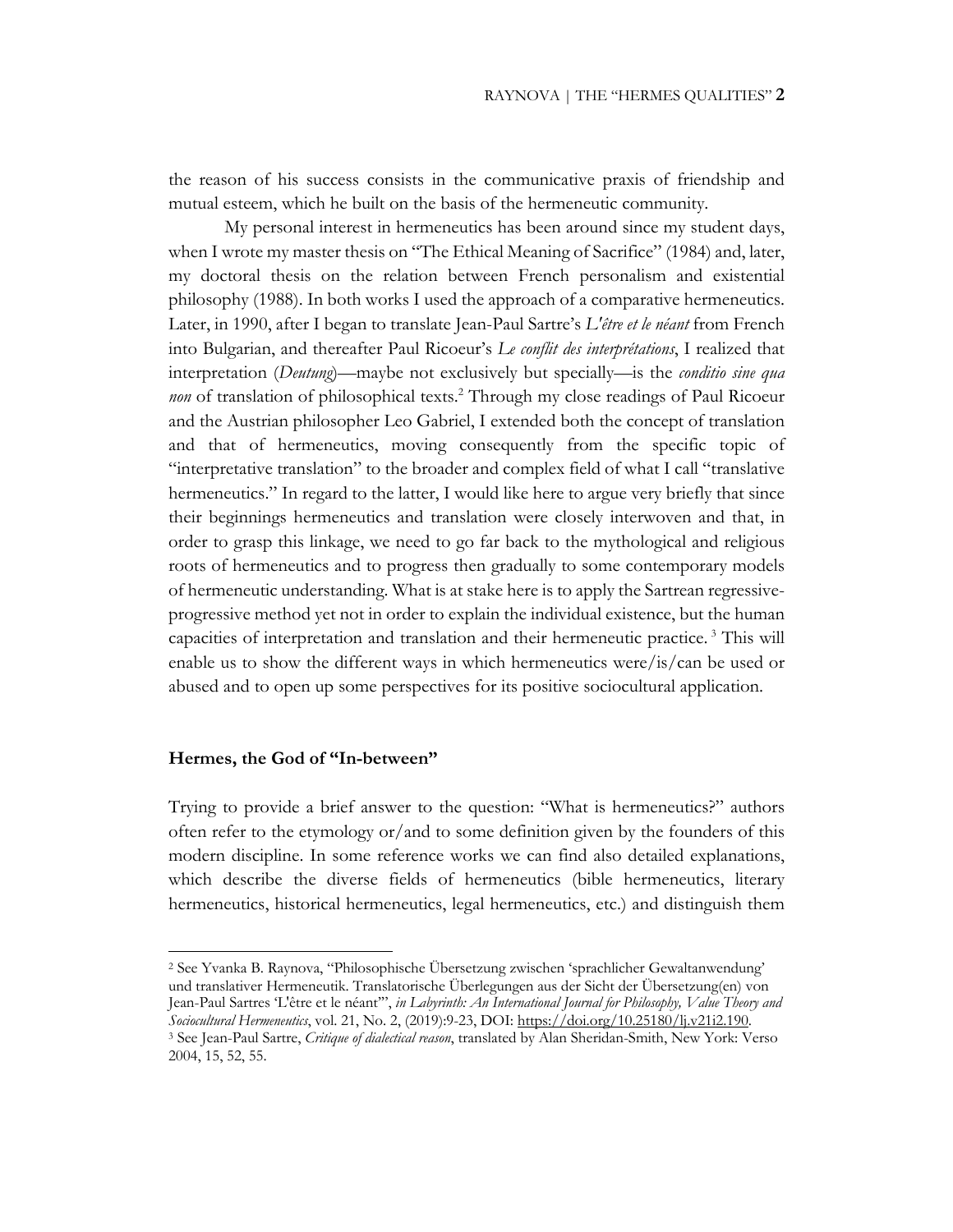from a "general hermeneutics." Various questions arise from here, e.g., are "general" and "philosophical" hermeneutics the same thing? Who can be considered as the father of the "philosophical hermeneutics?" Should we reserve this label just for Gadamer's conception, etc. Without doubt, all these questions, explanations and discussions are legitime and necessary. Yet, such debates seem often to overlook the entanglement between the etymology, different myths and narratives about the ancient God Hermes, and the historical developments of hermeneutics.

A glimpse at the etymology of "hermeneutics"—a word, which is derived from the Greek ερμανεύω,—shows us the following meanings:<sup>4</sup> to interpret foreign tongues, to translate; to put into words, to express; to proclaim, to announce; to describe or write about; to articulate. *Thayer's Greek Lexicon* also derives ἑρμᾱνεύω "from Ἑρμῆς, who was held to be the god of speech, writing, eloquence, learning."5 Although some philologues deny such a connection, the link between the multiple meanings of ἑρμᾱνεύω and the multifaced representations of Hermes is not coincidental. Heidegger even maintains that this connection can be "more compelling than the rigor of science:"

Der Ausdruck "hermeneutisch" leitet sich vom griechischen Zeitwort έρμηνεύειν her. Dies bezieht sich auf das Hauptwort έρμηνεύς, das man mit dem Namen des Gottes Έρμής zusammenbringen kann in einem Spiel des Denkens, das verbindlicher ist als die Strenge der Wissenschaft. Hermes ist der Götterbote. Er bringt die Botschaft des Geschickes; έρμηνεύειν ist jenes Darlegen, das Kunde bringt, insofern es auf eine Botschaft zu hören vermag. Solches Darlegen wird zum Auslegen dessen, was schon durch die Dichter gesagt ist, die selber nach dem Wort des Sokrates in Platons Gespräch ION (534e) ερμηνης είσιν τών θεών "Botschafter sind der Götter." [...] Aus all dem wird deutlich, daß das Hermeneutische nicht erst das Auslegen, sondern vordem schon das Bringen von Botschaft und Kunde bedeutet (GA 12, 115).6

<sup>4</sup> See Liddell–Scott–Jones (LSJ) https://lsj.gr/wiki/ἑρμηνεύω; Georg Wilhelm Pape, Griechisch-Deutsches Handwörterbuch, Braunschweig 1880, https://www.translatum.gr/images/pape/pape-01- 1033.png

<sup>5</sup> See https://biblehub.com/thayers/2059.htm

<sup>6</sup> "The expression 'hermeneutic' derives from the Greek verb hermeneuein. That verb is related to the noun hermeneus, which is referable to the name of the god Hermes by a playful thinking that is more compelling than the rigor of science. Hermes is the divine messenger. He brings the message of destiny; hermeneuein is that exposition which brings tidings because it can listen to a message. Such exposition becomes an interpretation of what has been said earlier by the poets who, according to Socrates in Plato's Ion (534e), hermenes eisin ton theon-"are interpreters of the gods." [...] All this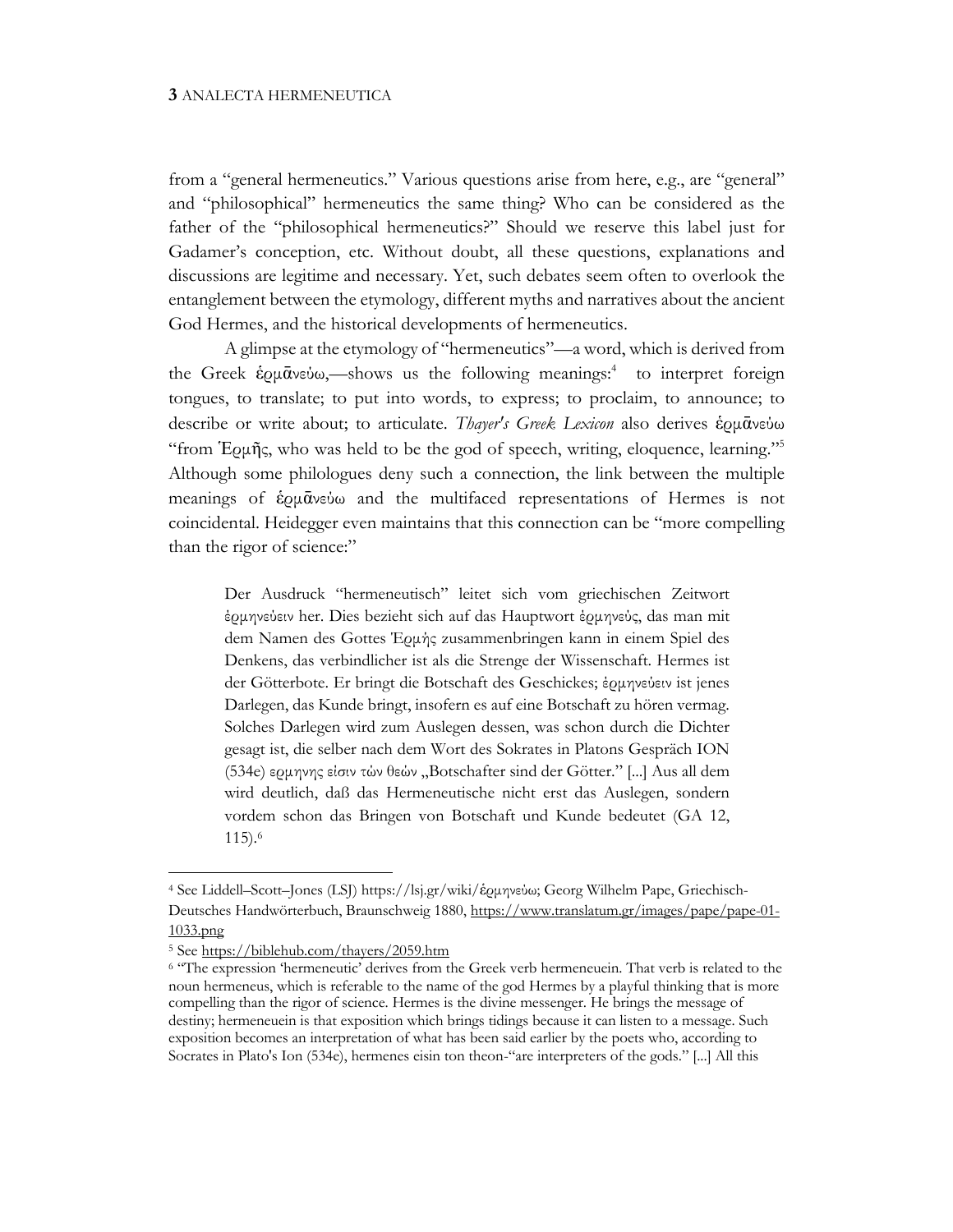Thus, Heidegger, following Homer, Hesiod, and partially Plato, sees in Hermes the "herald," the so called "luck-bringing messenger of the immortals."<sup>7</sup> But to understand the figure of Hermes, it is necessary to show the ambiguity and all the dualities it implies. This is already indicated in *Cratylus*. Explaining the name of Hermes, Socrates states:

I should imagine that the name Hermes has to do with speech, and signifies that he is the interpreter (ermeneus), or messenger, or thief, or liar, or bargainer; all that sort of thing has a great deal to do with language; as I was telling you the word eirein is expressive of the use of speech, and there is an often-recurring Homeric word emesato, which means "he contrived"—out of these two words, eirein and mesasthai, the legislator formed the name of the God who invented language and speech (Plat. Crat. 407e-408a).

Hermes appears also as a God, who is on the one side the messenger of the Olympian Gods, but on the other side a trickster and a liar. Where does this ambiguity come from and how is it to be understood? According Socrates, the reason lies in language itself, because "speech signifies all things (pan), and is always turning them round and round, and has two forms, true and false" (Plat. Crat. 408c). The true part, he adds, is smooth and divine and dwells aloft among the gods, but falsehood dwells below among human beings, and is rough like tragedy. This explanation is given in fact as an illustration of the double-nature of Pan, the son of Hermes, who, as Socrates put it, is smooth in his upper parts and rough and goat-like in his lower parts. However, if we take a closer look at the myth, we will see that Hermes himself appear to have a double nature, even though he is an Olympian God and not a mixed creature like Pan.

According to Hesiod, Homer, and other ancient authors, Hermes was the son of Zeus, the "sky Father," the shining God, and of the "mountain nymph"8 Maia,

makes it clear that hermeneutics means not just the interpretation but, even before it, the bearing of message and tidings" (Martin Heidegger, *On the Way to Language*, translated by Peter D. Hertz (New York: Harper and Row, 1971, 29).

<sup>7</sup> See Homer, *The Homeric Hymns and Homerica* with an English Translation by Hugh G. Evelyn-White (Harvard University Press: Cambridge, MA/London, William Heinemann Ltd. 1914), online: https://www.perseus.tufts.edu/hopper/text?doc=Perseus%3Atext%3A1999.01.0138%3Ahymn%3D

<sup>4</sup> and

http://www.perseus.tufts.edu/hopper/text?doc=Perseus%3Atext%3A1999.01.0130%3Acard%3D93 8.

<sup>8</sup> In Greek Mythology, the nymphs as female spirits of the natural world (forests, rivers, fields, mountains, seas) represented Goddesses lower rank as the Olympic deities. They were not all immortal. According Homer, they "rank neither with mortals nor with immortals" as they live very,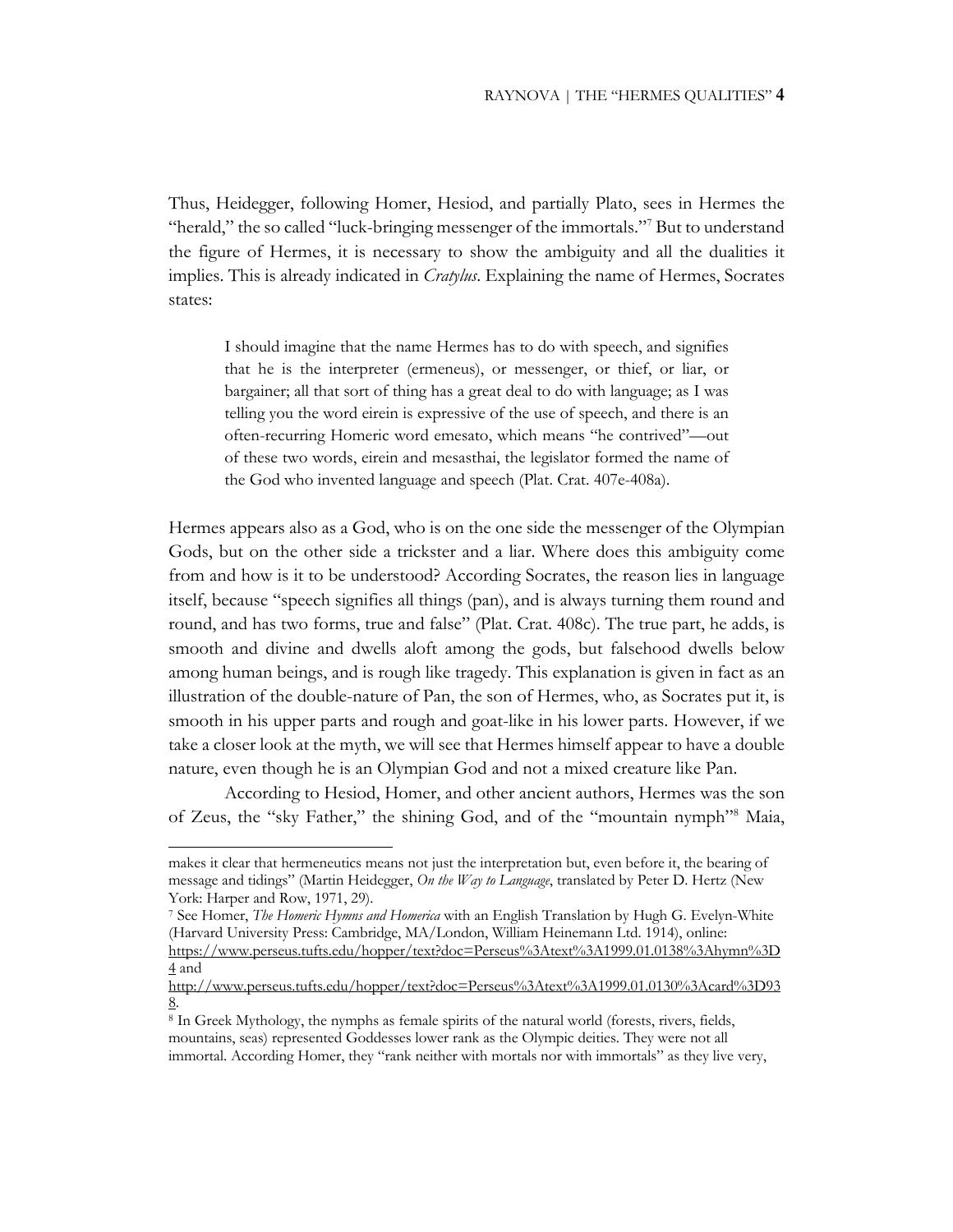daughter of the Titan Atlas and the Oceanid Pleione. Hermes was born in a cave on Mont Cyllene in Arcadia, where his mother lived and secretly entertained a relationship with Zeus. This gives us already an indication of the celestial and chthonic lineage of Hermes. In his *Hymn to Hermes*, Homer describes Hermes as very vital and ingenious, as an inventor of the lyre, of fire, of sacrifice.<sup>9</sup> He tells the fun story about how a few hours after his birth, Hermes secretly escaped from his cradle. The first thing he saw was a turtle, which he killed and, by covering her back armor with strings, invented the lyre. Soon bored, he went to Thessaly and stole fifty oxen from his half-brother Apollon. In order to eradicate the traces, he made the cattle walk backwards and covered his own footprints. Then slaughtered two of the animals, made a fire, roasted them and offered them as a sacrifice to the Gods. After hiding the rest of the cattle, he returned to the cave of his birth. When Apollo noticed the theft and came to reclaim his herd, he found Hermes laying in the cradle like a baby and playing the innocent. Apollo dragged him to Zeus, where Hermes, after lies and denials, finally confessed the theft and agreed to return the cattle. Yet, as Apollo heard him playing the lyre, he was so enchanted that he was willing to forgive and reconcile with him, if he becomes the instrument in exchange. Apollo even gave Hermes a golden shepherd's crook, the caduceus—Hermes' most emblematic item—which had the ability to grant blessings and wealth. Henceforth the two brothers became best friends and companions, and Hermes was appointed by Zeus to be his messenger and psychopomp, leading the souls to the underworld.

From this Hymn we can deduce some important characteristics of Hermes, namely his agility, movability, playfulness, ingenuity, creativity, eloquence. We can hereby assume that because of these qualities Zeus made him messenger and guide of the souls, i.e., a mediator between the opposite realms of the divine and the human, of life and death, of the eternal and the ephemeral, of truth and deception. This inbetweenness, i.e., *intermediary role*, as well as the *mediation skills* are maybe the most important feature in regard of the subject of hermeneutics.

I have cited above Plato's *Cratylus* by choosing one of the most trusted and utilized English translations, that of Benjamin Jowett.<sup>10</sup> Let us repeat it again:

very long but are also subject to the "faith of death" (see Homer, *Hymn 5 to Aphrodite*, https://www.perseus.tufts.edu/hopper/text?doc=Perseus%3Atext%3A1999.01.0138%3Ahymn%3D 5)

<sup>9</sup> See "Hymn 4 to Hermes". Perseus Digital Library, Tufts University

http://www.perseus.tufts.edu/hopper/text?doc=Perseus:text:1999.01.0138:hymn=4

<sup>10</sup> Plato, *Cratylus*, translated by Benjamin Jowett, online: http://classics.mit.edu/Plato/cratylus.html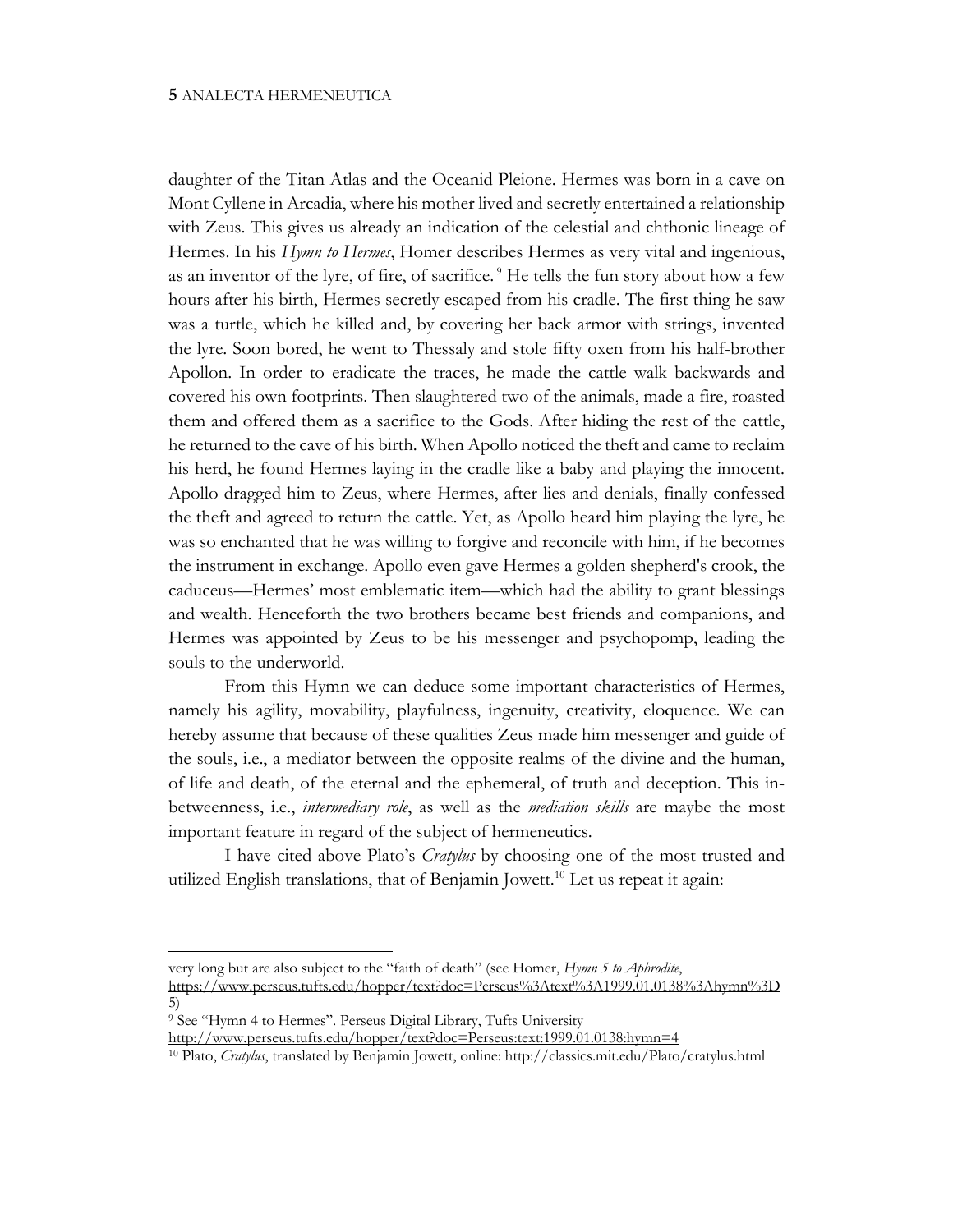I should imagine that the name Hermes has to do with speech, and signifies that he is the interpreter (ermeneus), or messenger, or thief, or liar, or bargainer; all that sort of thing has a great deal to do with language. (Plat. Crat. 407e-408a)

But there are also other translations. Harold N. Fowler<sup>11</sup>, e.g., translates Socrates' sentence in a slightly different way:

Well then, this name 'Hermes' seems to me to have to do with speech; he is an interpreter (ἡρμηνεύς) and a messenger, is wily and deceptive in speech, and is oratorical. All this activity is concerned with the power of speech. (Plat. Crat. 407e-408a)

Obviously, the difference between these two translations is a difference of interpretation: While Jowett's translation emphasizes the fraudulent behavior of Hermes, due to "a great deal" with the "nature" of language, Fowler accentuates his oratorical skills and the "power of speech." Yet both, Jowett and Fowler, translate ἡρμηνεύς as "interpreter," a word that is ambiguous because it includes the ability to interpret as well as that to translate. That is why it is not surprising that in the German translation of *Cratylus*, Schleiermacher translates ήρμηνεύς as Dolmetscher,<sup>12</sup> i.e., as interpreter in the sense of translator but also in the sense of someone who is able to interpret the meaning behind the words. The duality between language and speech which appears in *Cratylus*, is an important milestone on the way to medieval and modern accounts of hermeneutics as interpretation of the diverse levels of meaning of a text – the literal, the allegorical, the moral, the anagogical (mystical). On this way we encounter the allegoric and the symbolic interpretations of mythological narratives (Heraclitus, Cornutus, Porphyry), the exegetics of the Bible and other sacred texts, diverse mystical and esoteric interpretations, including gnosis and hermeticism. From the antiquity—specially in Neo-Pythagoreanism and Neo-Platonism—to our days, there were and still are tendencies to see in Plato's dialogues some allegoric and even encoded messages.<sup>13</sup> And this is not astonishing as Plato, who criticized the allegorists

<sup>11</sup> See Plato*, Plato in Twelve Volumes*, Vol. 12 translated by Harold N. Fowler (Cambridge, MA, Harvard University Press/London, William Heinemann Ltd. 1921).

<sup>12</sup>

<sup>13</sup> According Sean D. Kirkland "Plato presents the essential ambivalence of logos not only in Socrates' elenctic arguments, but also in the etymology of Hermes, where the possession of language is a cryptic message indicating to humans a divine wisdom" (Sean D. Kirkland, "Logos as the Message from the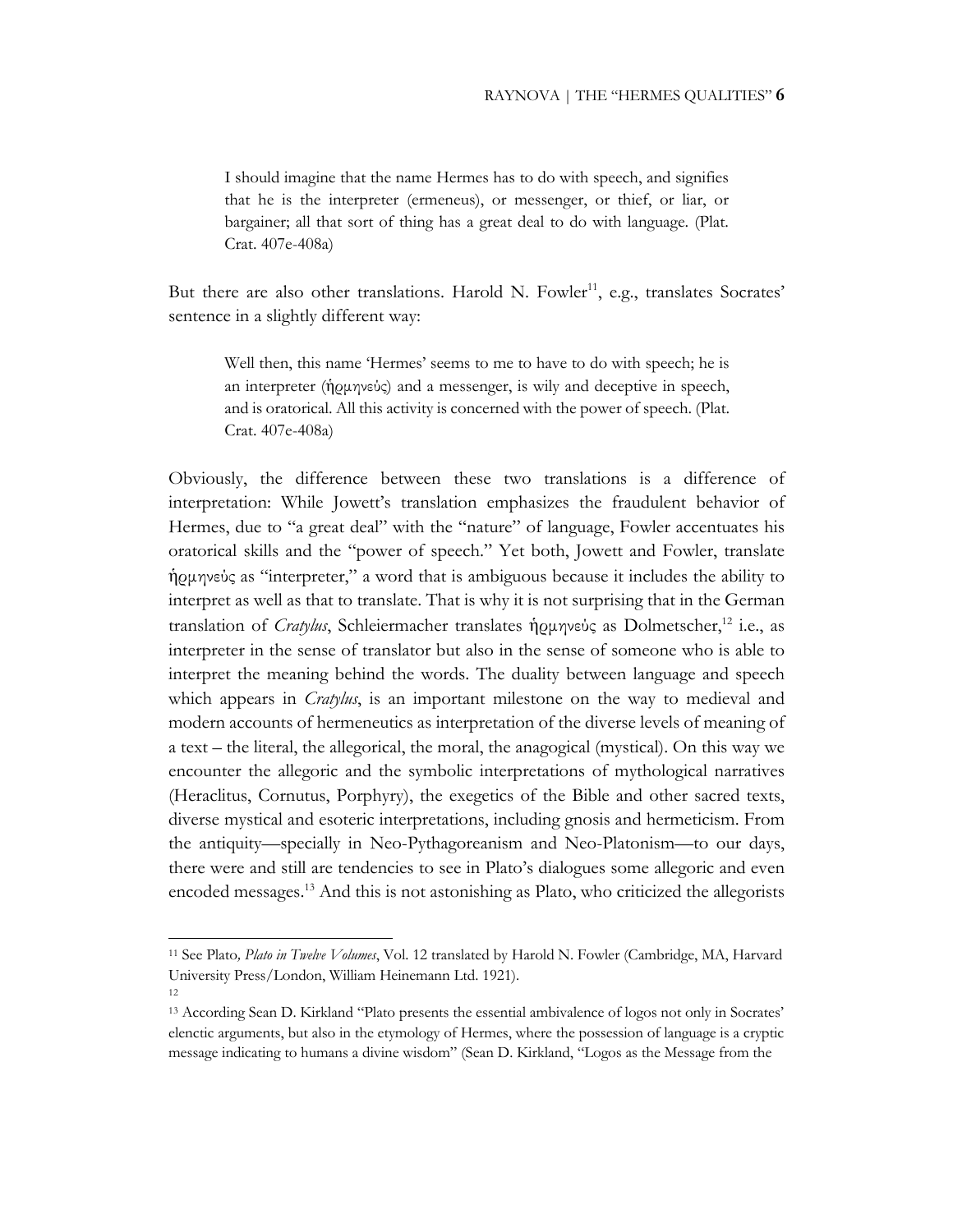(Rep. II 378d–378e; Pl. Tht. 18cd), used himself allegories (e.g., that of the Cave). Yet, Plato's critique of Homer's immorality and impiety led some authors like Heraclitus to take the defense of the author of *Iliad* and *Odyssey*. According to Heraclitus, Homer would be the greatest blasphemer, if we take literally his tales. But everything comes in a completely other light, when we take an allegoric account, including different levels of interpretation: first, a *physical exegesis*, which connects elements of the Homeric poems to natural phenomena, second, a *moral exegesis*, which uncovers some hidden messages, and third, a *historical exegesis*, which gives a rational explanation of certain text fragments. I will quote and briefly analyze here an excerpt of Heraclitus' *Homeric Problems* because it offers some detailed explanations, which can be insightful in regard of the connection if we want to uncover the link between the Hermes myth and a contemporary understanding of hermeneutics.

The tradition gives Hermes as their leader, showing that one's favors must be reasonable—not given at random, but to those who are worthy of them, since someone who meets with a lack of gratitude becomes more reluctant to do good in the future. And 'Hermes' happens to be reason [Logos – Y.R.], the preeminent possession of the gods, which they sent to us from heaven, making man alone of the terrestrial animals rational. He is named from contriving to speak [er(ein) mēs(asthai)], that is, to talk, or from being our bulwark [eruma] and stronghold, so to speak. […] And he is 'Argeiphontes,' as if the word were argephantes, because it illuminates [phae(nien)] everything brightly and clarifies [(sa)phēn(izein)] it—for the ancients used the word argos for 'bright,' or else because of the speed of sound, since argos means 'swift' as well. […] The tradition makes him the herald of the gods, and he was said to announce their doings to men. He is a herald because a herald uses a loud voice to present rational meaning to an audience, and he is a messenger because we know the will of the gods from the concepts rationally instilled in us. That he wears winged sandals and is carried through the air is consistent with the idea of 'winged words,' as they have been called. […] And mythology represents Hermes as the Conductor of Souls, associating with him its proper task of guiding souls. Anyway, this is why they put in his hand a wand "with which he charms the eyes of those men he wishes" (obviously the eyes of the mind) "but again rouses others, even the sleeping." […] And the snakes which twine around and complete the aforementioned wand, the wand which looks like a

Gods: On the Etymology of 'Hermes' in Plato's *Cratylus*", *Bochumer Philosophisches Jahrbuch für Antike und Mittelalter*, Volume 12, Issue 1, Jan 2007, 1-14, DOI: https://doi.org/10.1075/bpjam.12.02kir).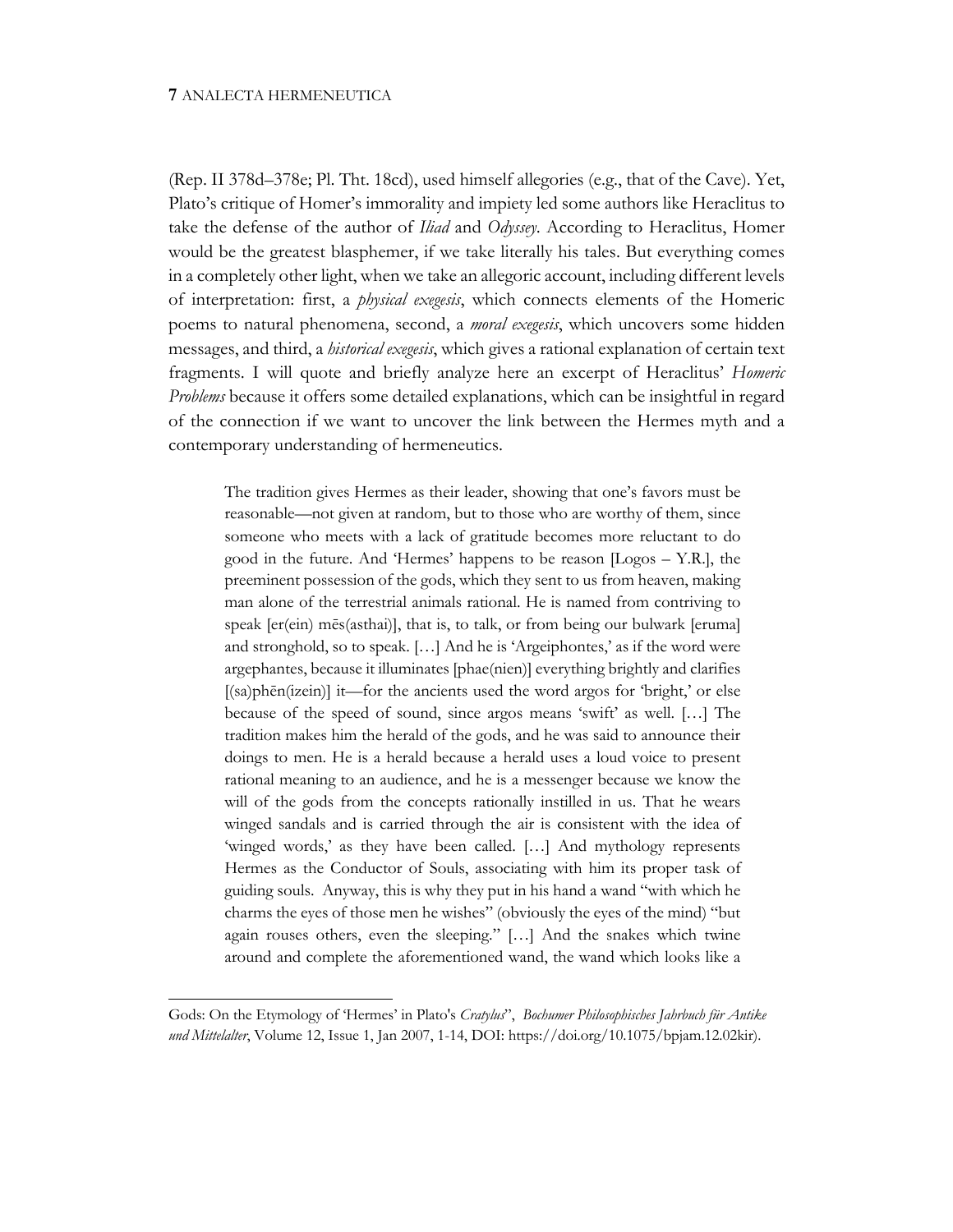messenger's wand, are a symbol of the fact that the savage, too, are bewitched and charmed by it [reason]; it resolves their differences and binds them together with a knot which is hard to undo. For this reason the herald's wand seems to be a 'peacemaker.' […] They said that Hermes was born to Zeus from 'Maia,' again suggesting through this that reason is the offspring of contemplation and inquiry; those who help women deliver [maioumenai] are thus called midwives [maiai] because, as in the case of inquiry, they bring something to light—the fetus. [...] He is set up on roads [en hodois] and is called 'Wayside' [enodios] and 'Guiding,' as it is necessary to use it as guide in every action, and because it leads us in our planning down the path we need, and perhaps also because it needs solitude to be refreshed and cultivated. Because reason is shared, and the same in all men and in the gods, it is customary for someone who finds something as he goes along a road to say 'Hermes in common! […] He is also, reasonably, the first to be called god 'of the Agora'; for he is overseer of public speakers [agoreuontes]. And from the 'agora,' he also extends to those who trade agorazontes] and sell, as everything should be done in line with reason. From here he came to be thought of as the superintendent of the markets and was named god "of Business" and 'of Profit' [kerdōios], since it [reason] alone is the cause of true profit [kerdos] for men. He is the inventor of the lyre, as of the harmony and consistency by which those alive are happy, when it falls to them to have a well-adjusted disposition. [...] He is called god 'of Law' [nomios] because the purpose of reason is rectification; it is prescriptive of those things that must, for the good of the community, be done and proscriptive of things not to be done.14 (75-81)

In this interpretation we see that Heraclitus presents Hermes not as a simple messenger but as a leader, i.e., as the one, who has the abilities and the mission to lead the human beings in all their affairs. And he is a leader, because he is (the) logos. It seems that the presentation of a Messenger of God, who is sent to a human group as a spiritual leader, as a Savior or a Messiah, has something "archetypical," as it is to be found in diverse cultures and narratives. This enabled the successive identifications of Hermes with other Gods (Toth, Mercury) and/or historic figures (Moses, Enoch, Idris). Furthermore, the merging of Hermes with the logos led some Christian exegetics to see in the pagan God an anticipation of Jesus Christ as the incarnation of the divine Logos.15 These "archetypic" traits are in a certain sense present in Heraclitus'

<sup>14</sup> Heraclitus, *Homeric problems* (Atlanta : Society of Biblical Literature, 2005), 75-78.

<sup>15</sup> This is the case in the *Apology* of St. Justin the Martyr (Apology 1:22), whereby the reference to John 1:1, "At the beginning was the Word (Logos)," is obvious.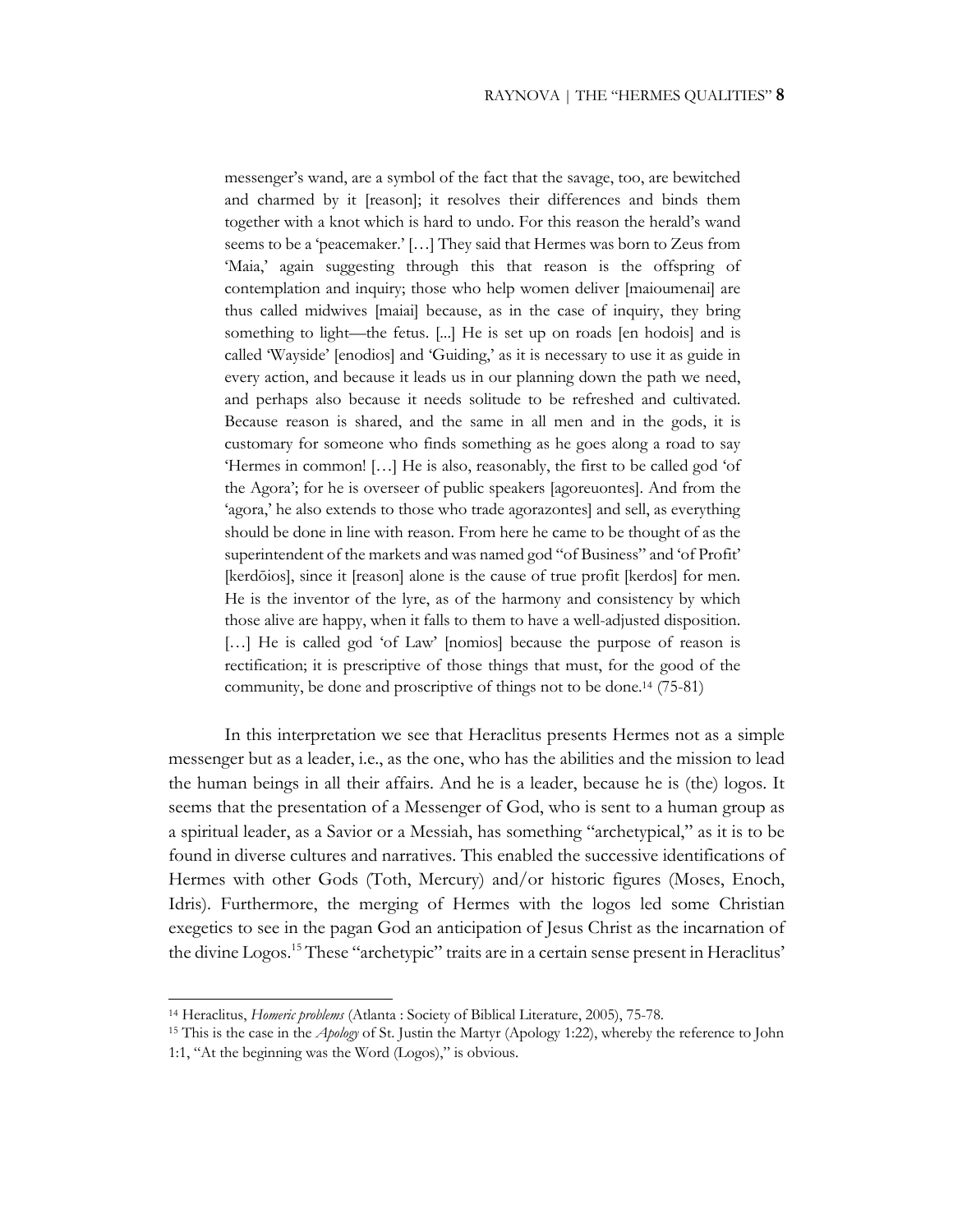interpretation that shows Hermes as a leader, a guide, an instructor as well as a helper/savior whose mission is to bring to the humankind the divine gift of language and reason (logos), and thus "good luck," insofar as the logos is understood as the basis of everything that is good. In this context logos signifies the rational meaning expressed through language, which helps to clarify a situation, an event, a "state of affairs," or—as later Gadamer will put it—a meaning context (*Sinnzusammenhang*). At the difference of Socrates' and Plato's understanding of logos in *Cratylus*, which stresses out the ambiguity of language,<sup>16</sup> Heraclitus tries to constitute an entirely positive image of Hermes and therefore to dissolve the duality of the logos. This is achieved by interpreting the logos as reason and by the trivialization of some negative connotations, e.g., the appellations "Argeiphontes" ("slayer of Argus") and "thief," through the use of astute etymological explanations. Hence, Hermes is exculpated from the slain of the giant Argus, because Heraclitus manages to associate the epithet Argeiphontes etymologically with bright light, i.e., illumination or clarification by the action of the logos. And again, the epithet "thief" is explained as a specific use of reason:

Some people wished to establish his power through incongruous images as well and made it part of the tradition that he was a thief, and there are those who build altars to Hermes the Deceitful because it stealthily erases the beliefs a man previously held, and there are times when, by persuasion, it steals away the truth—in cases where it is said that someone is using "thieving words." And in fact the ability to use sophisms belongs to people who know how to use reason. (ibid.)

In other words, Heraclitus explains everything what is said about Hermes as an allegory referring to his being as logos. Hermes as the son of Zeus from 'Maia,' is an indication that "reason is the offspring of contemplation and inquiry." He is the God of the Agora, because he teaches people the right measure and shows that "everything should be done in line with reason." The snakes which twine around the caduceus represent the charming of the savage and primitive forces with help of reason, and consequently the resolution of differences or conflicts makes Hermes appear as the God of Peace. Furthermore, Hermes is the God of Law, because "the purpose of reason is

<sup>16</sup> This ambiguity is specially emphasized by Montgomery Ewegen in his explanation of *Cratylus*: "As the shifty, deceitful progenitor of λόγος, Hermes imbues λόγος with a certain fatal ambiguity, rendering it capable of both truth and falsity" (Shane Montgomery Ewegen, *Plato's Cratylus: The Comedy of Language*, Bloomington and Indianapolis: Indiana University Press, 2013, 27).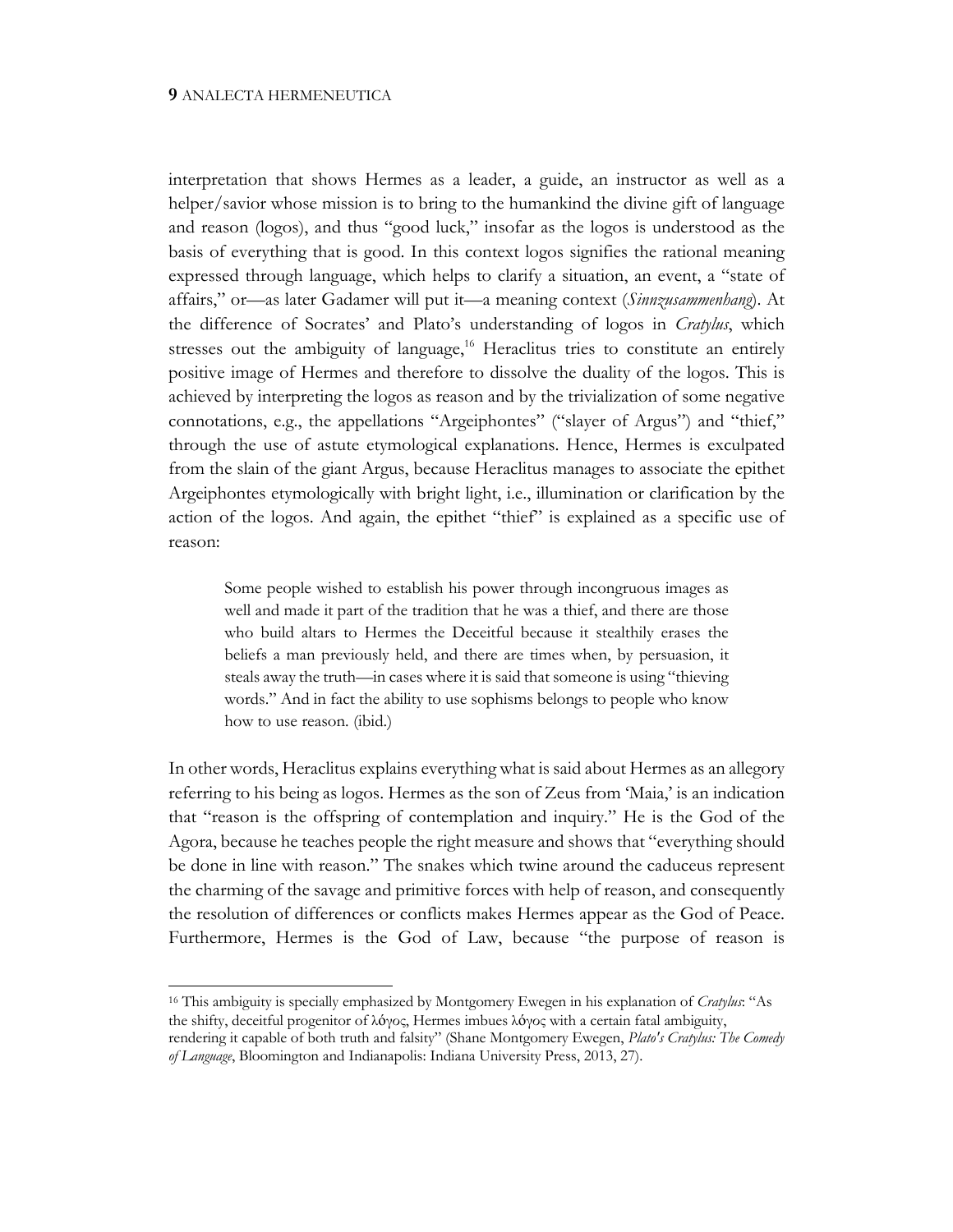rectification", i.e., prescription of those things that must be done or not for the good and the prosperity of the community. Thus, by means of figure of Hermes-Logos, reason, word, communication and community are interconnected not only in a vertical way, by the message or orders of the Gods to the humans, but also in a horizontal way, by enabling intersubjective and social relations. It is particular the horizontal level, as I will show in the last section of this paper, that is explored by translative hermeneutics with the aim to unfold the sociocultural dimensions, possibilities and tasks of contemporary hermeneutics.

## **The "Hermes Qualities" or the Prerequisites of Interpretative Translation**

As we have seen, the diverse meanings of  $\dot{\epsilon}$ ρμ $\bar{\alpha}$ νεύω (to interpret foreign tongues, to translate; to put into words, to express; to proclaim, to announce; to describe or write about; to articulate) have found expression through the myth of Hermes. All these aspects and the other qualities of Hermes that we have enumerated refer to what I would call the "Hermes qualities" that we as hermeneuticians should try to cultivate. Furthermore, while the name and the epic of Hermes have been closely connected by Socrates and Plato with the ambiguity of the logos and his manifold meanings, other authors like Heraclitus have tried to overcome any duality by univocal allegoric explanations. What I will try to show in this regard is, first, that hermeneutics has always to do with the ambiguities of language, which are to be found on different levels of understanding and that these ambiguities should not be ignored, nor concealed, but unveiled and explored. Thus, we have to accept that a text can have different interpretations and even enter into the a "conflict of interpretations."17 Second, and this my central point, there is a complex relation between hermeneutic interpretation and translation, which has not been enough reflected. It is on this level that the ambiguities of language show up most evidently. It would be not difficult to demonstrate that different interpretations lead to different translations, including misunderstandings or wrong translations. But the thesis that I would like to argue goes in a double direction, namely, that it is not only translation that needs (adequate) interpretation but also interpretation cannot be without (adequate) translation, because interpretation is in a certain manner already a sort of translation. Finally, to achieve an

<sup>17</sup> P. Ricoeur, *The conflict of interpretations. Essays in hermeneutics* (Evanston, Ill: Northwestern University Press, 1974).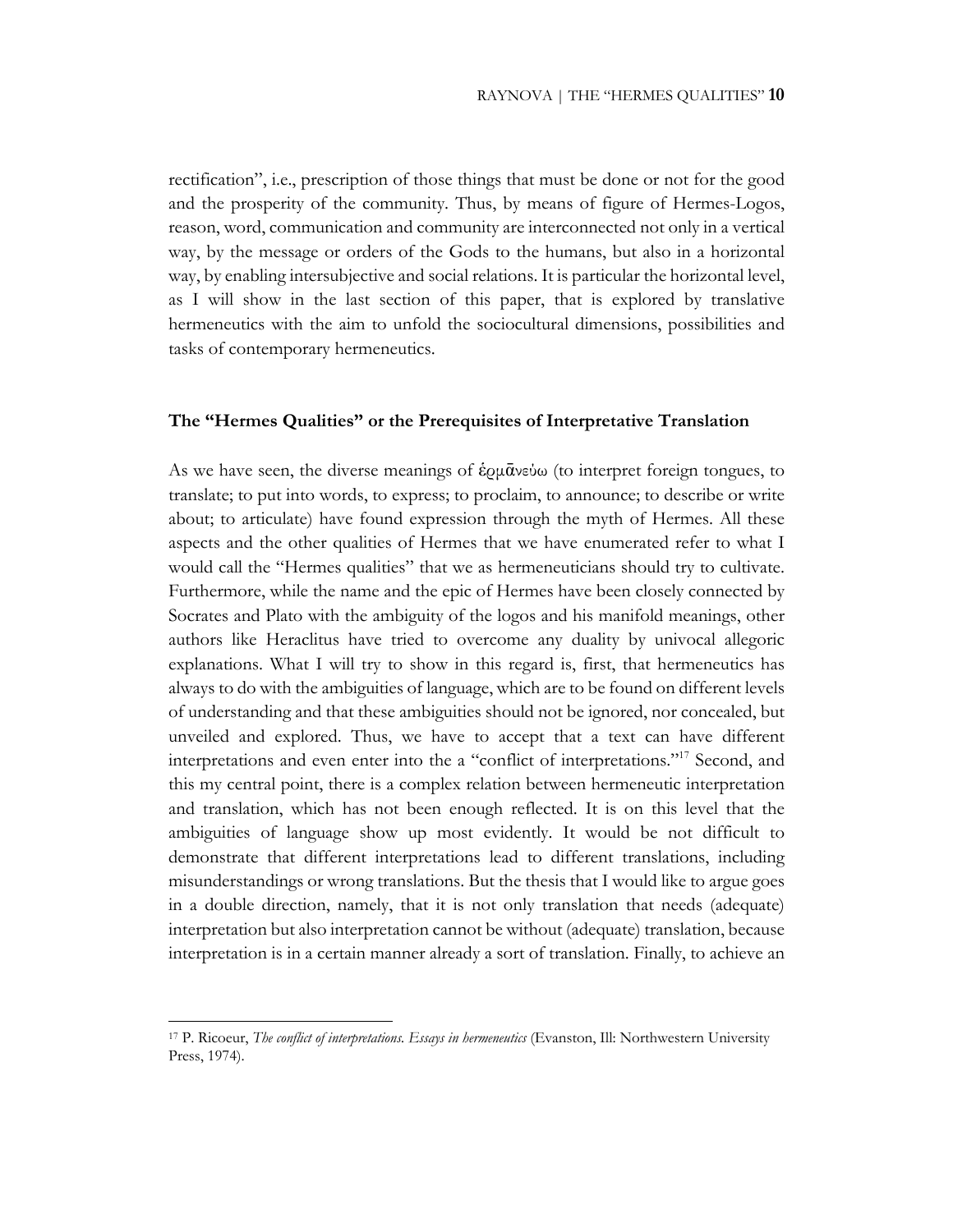adequate translation we need special skills like creativity and invention, which are precisely "Hermes qualities" par excellence.

There are few authors who have expressly emphasized the relation between hermeneutic interpretation and translation. In his extensive article on "Hermeneutics," written for a German encyclopedia of religion, Gerhard Ebeling states that the origin of έρμηνεύω is controversial, but it has been used in three different ways: in the sense of "to express" (aussagen/ausdrücken), to explain (auslegen/erklären) and to translate (übersetzen/dolmetschen).18 He notes, that from point of view of language history none of them has priority but all three refer to the fundamental meaning of "convey understanding" and thus are structurally related. Following Ebeling Richard Palmer clarifies:

All three meanings may be expressed by the English verb 'to interpret,' yet each constitutes an independent and significant meaning of interpretation. Interpretation, then, can refer to three rather different matters: an oral recitation, a reasonable explanation, and a translation from another language—both in Greek and in English usage. Yet one may note that the foundational "Hermes process" is at work: in all three cases, something foreign, strange, separated in time, space, or experience is made familiar, present, comprehensible; something requiring representation, explanation, or translation is somehow 'brought to understanding'— is "interpreted."<sup>19</sup>

Palmer illustrates this by showing that even simply saying, asserting, or proclaiming is an important act of interpretation, and that words, after all, do not merely say something but explain something, rationalize it, make it clear. Translation as another basic interpretative process goes into action when we encounter different languages and texts. Palmer points out that problems of translation are not just of linguistic nature but of worldview having to do with historic and cultural differences:

The act of translation is not a simple mechanical matter of synonym-finding, as the ludicrous products of translation machines

<sup>18</sup> Gerhard Ebeling, "Hermeneutik", in: *Die Religion in Geschichte und Gegenwart. Handwörterbuch für Theologie und Religionswissenschaft* (3. Auflage, Bd. 3, Tübingen: Mohr, 1959), 242-243.

<sup>19</sup> Richard E. Palmer, *Hermeneutics. Interpretation Theory in Schleiermacher, Dilthey, Heidegger, and Gadamer*. (Evanston: Northwestern University Press, 1969), 13-14.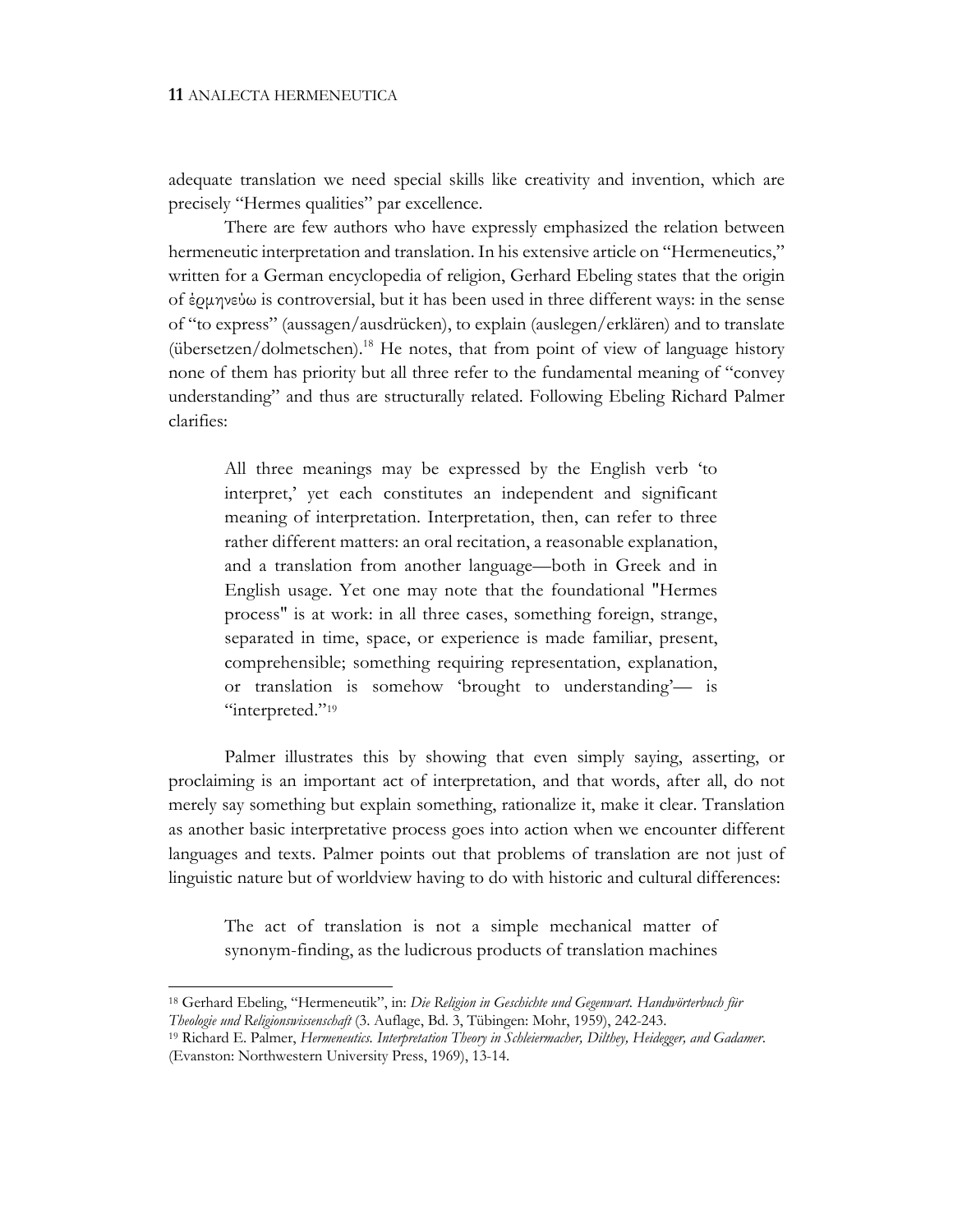make only too clear, for the translator is mediating between two different worlds. Translation makes us aware of the fact that language itself contains an overarching interpretation of the world, to which the translator must be sensitive even as he translates individual expressions.20

This social, cultural and historic background that the text deploys, discovers, and reveals is thematized by Ricoeur, under influence of Gadamer, as "le monde du texte" (the world of the text) or "la chose du texte" (the thing of the text)<sup>21</sup>, and constitutes, as I will show, the basis of the interconnected domains of interpretative translation, translative hermeneutics and sociocultural hermeneutics. The contextual side of hermeneutics has been specially outlined by Gadamer not only in *Truth and Method*<sup>22</sup>, but also in his excellent article on *Hermeneutics*<sup>23</sup> published in the prestigious *Historisches Wörterbuch der Philosophie*, edited by Joachim Ritter. Gadamer points out there that hermeneutics is the art of proclaiming, translating, explaining and interpreting, where proclaiming is not just informing, but explaining divine commands in such a way that the messenger [Hermes] *translates* them into mortal language and intelligibility:

Hermeneutik ist die Kunst des ermhneyein, d.h. des Verkündens, Dolmetschern, Erklärens und Auslegens. Hermes hieß der Götterbote, der die Botschaften der Götter den Sterblichen ausrichtet. Sein Verkünden ist offenkundig kein bloßes Mitteilen, sondern Erklären von göttlichen Befehlen, und zwar so, daß er diese in sterbliche Sprache und Verständlichkeit übersetzt. Die Leistung der Hermeneutik besteht grundsätzlich immer darin, einen Sinnzusammenhang aus einer anderen «Welt» in die eigene zu übertragen. Das gilt auch von der Grundbedeutung von ermhneia, die «Aussage von Gedanken» ist, wobei der Begriff der Aussage

<sup>21</sup> Paul Ricœur, *Du texte à l'action. Essais d'herméneutique*, (Paris: Seuil, 1986, 130); Eng. *From Text to Action. Essays in Hermeneutics II* (Evanston, Illinois: Northwestern University Press, 1991), 95-96. <sup>22</sup> Gadamer states there that "the verbal process whereby a conversation in two different languages is made possible through translation is especially informative. Here the translator must translate the meaning to be understood into the context in which the other speaker lives," (Hans-Georg Gadamer,

<sup>20</sup> Ibid., 27.

*Truth and method* (revised second edition), London/New York: Bloomsbury 2004, 402).

<sup>23</sup> Hans-Georg Gadamer, "Hermeneutik", in J. Ritter (Hrsg.), *Historisches Wörterbuch der Philosophie*, Bd. 3 (Basel/Stuttgart: Schwabe und Co., 1974), 1061-1073.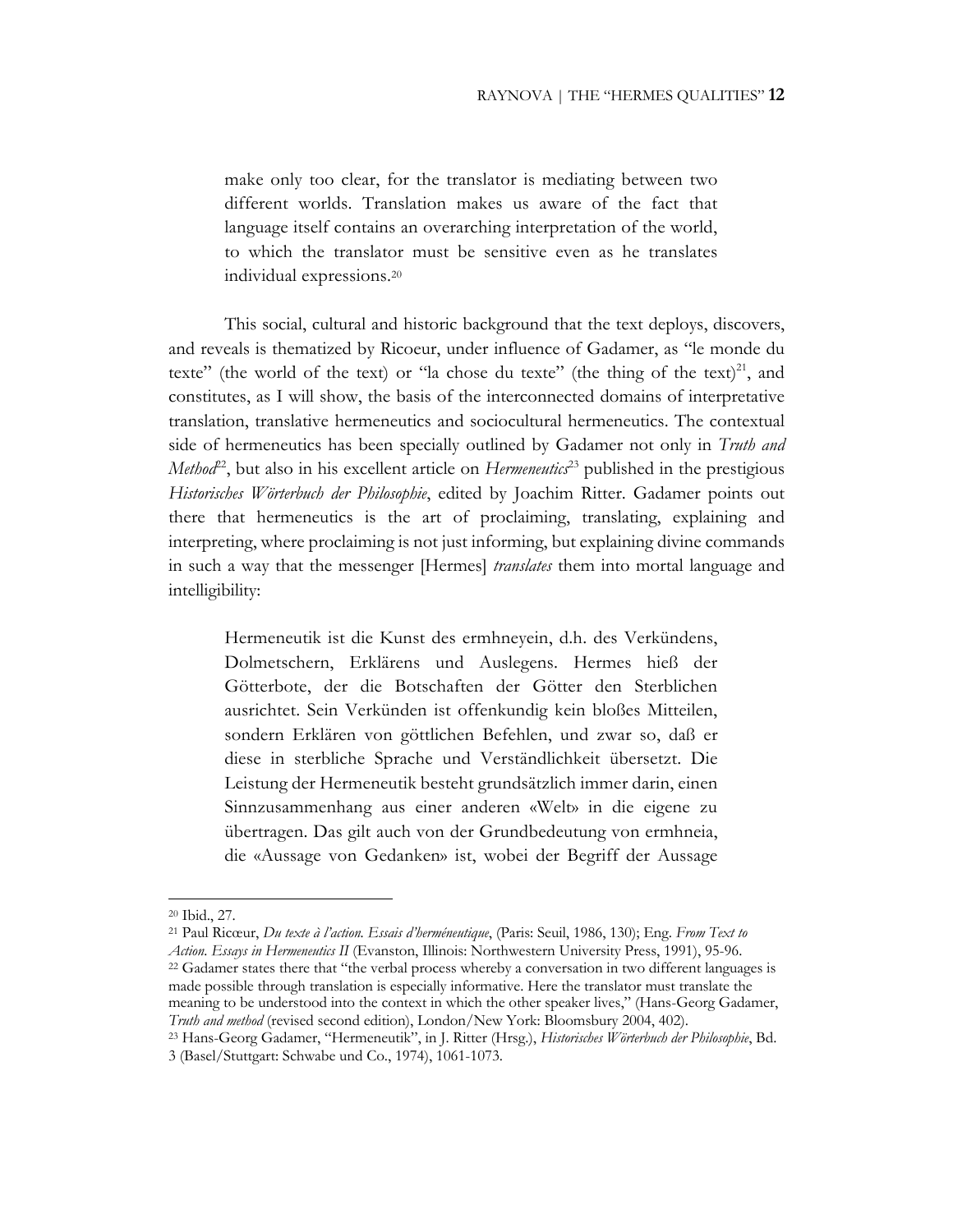## selber vieldeutig ist, Äußerung, Erklärung, Auslegung und Übersetzung umfassend24

Although Gadamer do not go in this article into the details of translation, it becomes clear from that definition that he uses the notion of translation in a broader sense, i.e., not just as translation from a language into another, but as a *transfer of a meaning context* (*Sinnzusammenhang*) from another world into the own. This implies, in my opinion, that hermeneutics is always a sort of translation, even in *Truth and Method* Gadamer maintains the contrary: "Where there is understanding, there is not translation but speech. To understand a foreign language means that we do not need to translate it into our own."25 Translation is needed, according Gadamer, only when we do not understand a language. And because the translator must translate the meaning to be understood into the context in which the other speaker lives, i.e., in a "new language world", this process implies always a kind of interpretation. Gadamer explains:

When we really master a language, then no translation is necessary—in fact, any translation seems impossible. Understanding how to speak is not yet of itself real understanding and does not involve an interpretive process; it is an accomplishment of life. For you understand a language by living in it—a statement that is true, as we know, not only of living but dead languages as well. Thus the hermeneutical problem concerns not the correct mastery of language but coming to a proper understanding about the subject matter, which takes place in the medium of language. Every language can be learned so perfectly that using it no longer means translating from or into one's native tongue, but thinking in the foreign language. Mastering the language is a necessary precondition for coming to an understanding in a conversation. Every conversation obviously presupposes that the two speakers speak the same language.26

<sup>24</sup> Ibid., 1061.

<sup>25</sup> Hans-Georg Gadamer, *Truth and method* (revised second edition), London/New York: Bloomsbury 2004, 402-403.

<sup>26</sup> Ibid., 403.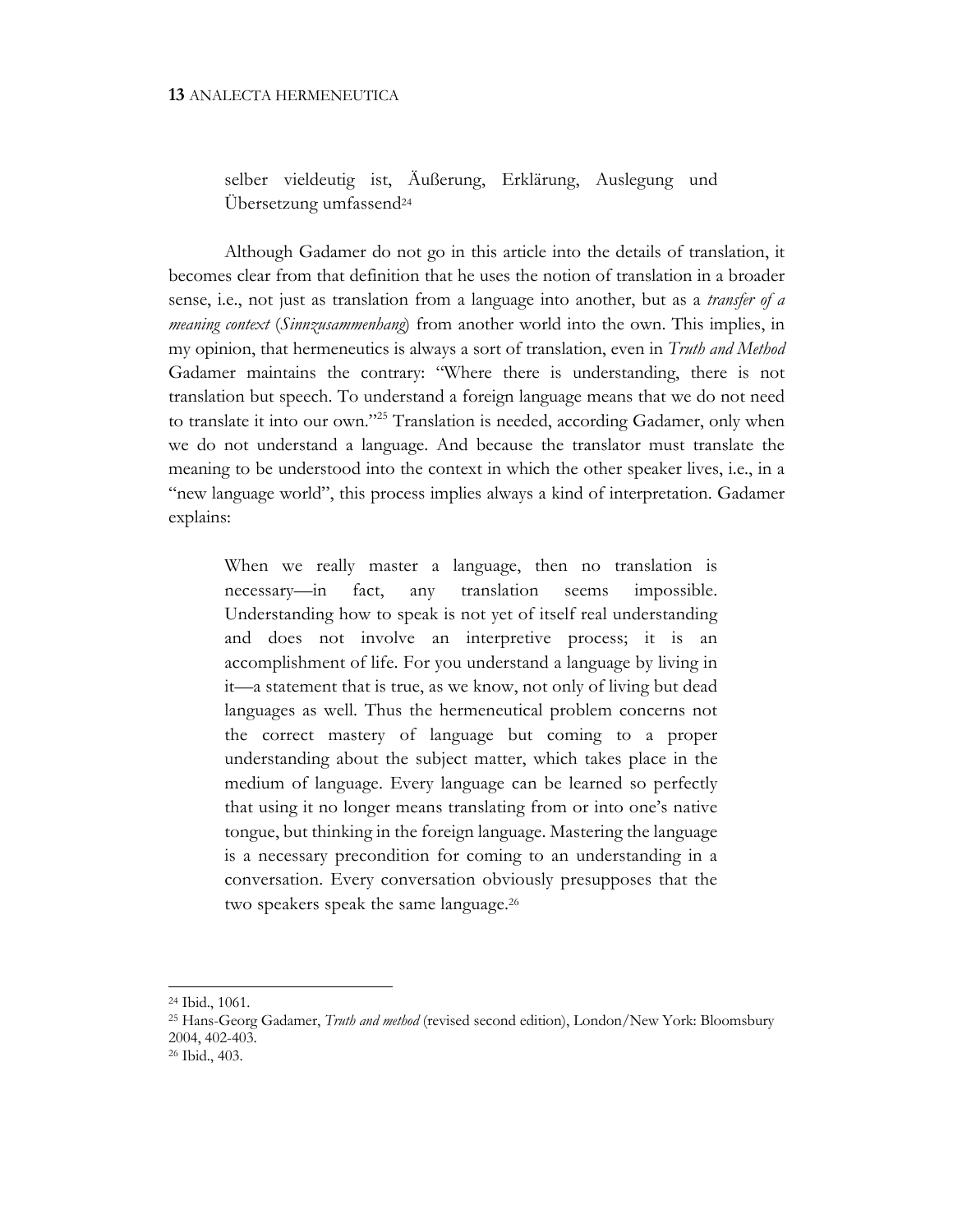This explanation is equivocal as Gadamer plays between a broader and a narrow meaning of translation and of language as well. On the one hand translation is according him a transfer of a meaning context because "the translator must translate the meaning to be understood into the context in which the other speaker lives," which means that "every translation is at the same time an interpretation."27 Thus, translation "is" at same time hermeneutics. But on the other hand, translation is a specific transfer from a foreign language in the native tongue, e.g., from Greek to German, so it is not just hermeneutic interpretation but has to do also with the "mastering of language." We can agree that to understand a language, especially a foreign language, one must "live in it" so that the knowledge of the language is just a precondition. The dialectic between both is a process that we could call, following Gadamer and Ricoeur, "appropriation" (Aneignung, appropriation), i.e., the approach "to make one's own what was initially alien."<sup>28</sup> And the best way to do that is to enter in a live communication with others, if we have the chance, and not just to learn a language from dictionaries and textbooks. But can we really learn a language so "perfectly," that there is no more a sole unknown word and thus never the need of any lingual translation? Even in our mother tongue we cannot know all words and need sometimes to use a vocabulary or a search engine when it comes to technical terminology. If we no longer need to translate what the other says, it is because we understand him/her immediately, i.e., without mediation. To put it differently, when we truly live in a foreign language, we no longer need to translate (to ourselves) words and meanings because we did already in the past some translation work that we memorized so that our brain or mind works like a simultaneous interpreter (*Simultandolmetscher*). Let me clarify this.

In the most language dictionaries translation is defined as a transfer of a meaning from a language to another language. Etymologically, it refers to the Old French *translater* and to the Latin *translatus* "carried over," serving as past participle of *transferre* (Lat.), which means "bear across, carry over, bring through; transfer, copy, translate," from trans "across, beyond, through, on the other side of, to go beyond"29. Translation, in the broader sense that I comprehend it and use it, is always a transfer from place/point A to a place/point B. Thus, every thought or idea that we express discursively, even in the mother tongue, is always a kind of translation, i.e., of

<sup>27</sup> Ibid., 402.

<sup>28</sup> Paul Ricoeur, "Appropriation," in J. B. Thompson, ed., Paul Ricoeur, *Hermeneutics and the Human Sciences* (New York: Cambridge University, 1981, 182-193), 185.

<sup>29</sup> See the *Online Etymology Dictionary* by Douglas Harper:

https://www.etymonline.com/word/translate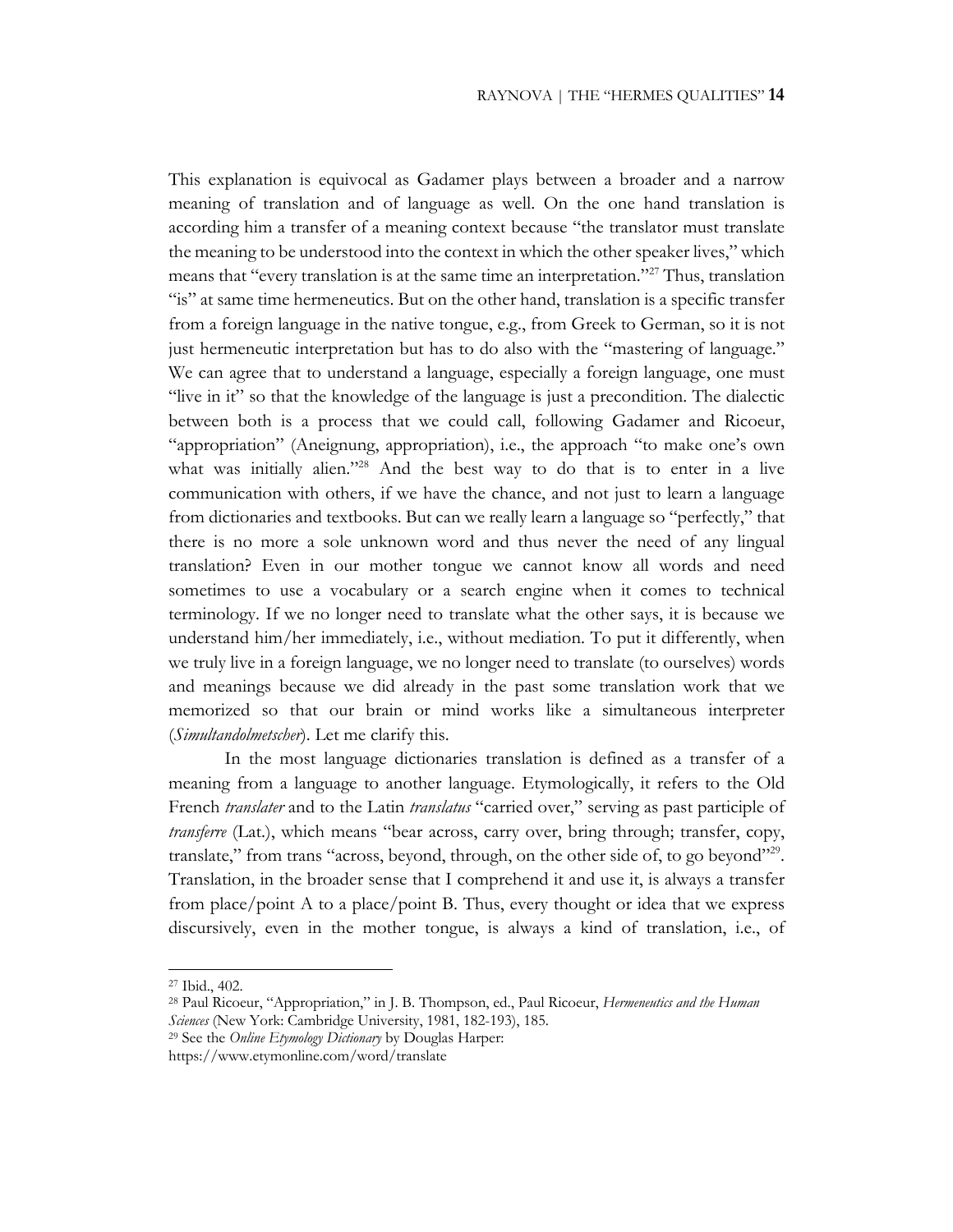exteriorization of the inner world. Even more, every cognition or perception is a sort of translation as it transfers an information from the outside/inside to the inside so we gain an insight into something. Accordingly, my point here is—at the difference of Gadamer—that in communication with others or with ourselves (reflection as inner speech) we always carry out a sort of translation, which happens in a circular process where translation is interwoven with study, reflection, interpretation (*Deutung*), explanation, understanding, and lingual expression, oral or written, as the result of translation. This circular process begins with our being-in-the-world, i.e., with the experience of the world and the community with the other, the being-with (*Mistein*). Through this experience the child learns to speak, later to read and to write, to count etc., it becomes familiar with the own culture, customs and history, i.e., with the own sociocultural lifeworld. In this never-ending learning process, we always need other people to explain us things that we do not understand, to deepen and widen our knowledge, and vice versa—we pass our experience and knowledge to our children or other persons. In learning and education, explanation is always connected with translation as the teacher has to transfer the content of knowledge to a level, which make it understandable to the student. His work can be described exactly in the way Gadamer explains translation—"the meaning must be preserved, but since it must be understood within a new language world, it must establish its validity within it in a new way."<sup>30</sup> The student for his part has to reflect the content and effectuate a sort of transfer that I would call "translative appropriation." Only in that way, the teacher and the student can encounter each other in a "common world of understanding."31 This makes clear why translation, understood in the broad meaning I use it, could be utilized, especially in combination with hermeneutics, as a mediation tool in conflict situations—a subject to which I shall return.

Let us now take a look at translation understood in the narrow sense as a transfer of a meaning from a source language (A) to a target language (B). We encounter here three forms of translation: oral translation, which has been divided in consecutive and simultaneous, written translation, and hybrid translation, known also as "sight translation," where the source text is seen and has to be more or less simultaneously translated.<sup>32</sup> These forms have their specificities; accordingly, diverse

<sup>30</sup> Hans-Georg Gadamer, *Truth and method*, 402. 31 Ibid.

<sup>32</sup> See Dragsted, Barbara et Hansen, Inge G., "Exploring Translation and Interpreting Hybrids. The Case of Sight Translation," *Meta*, 54(3) 2009:588–604. https://doi.org/10.7202/038317ar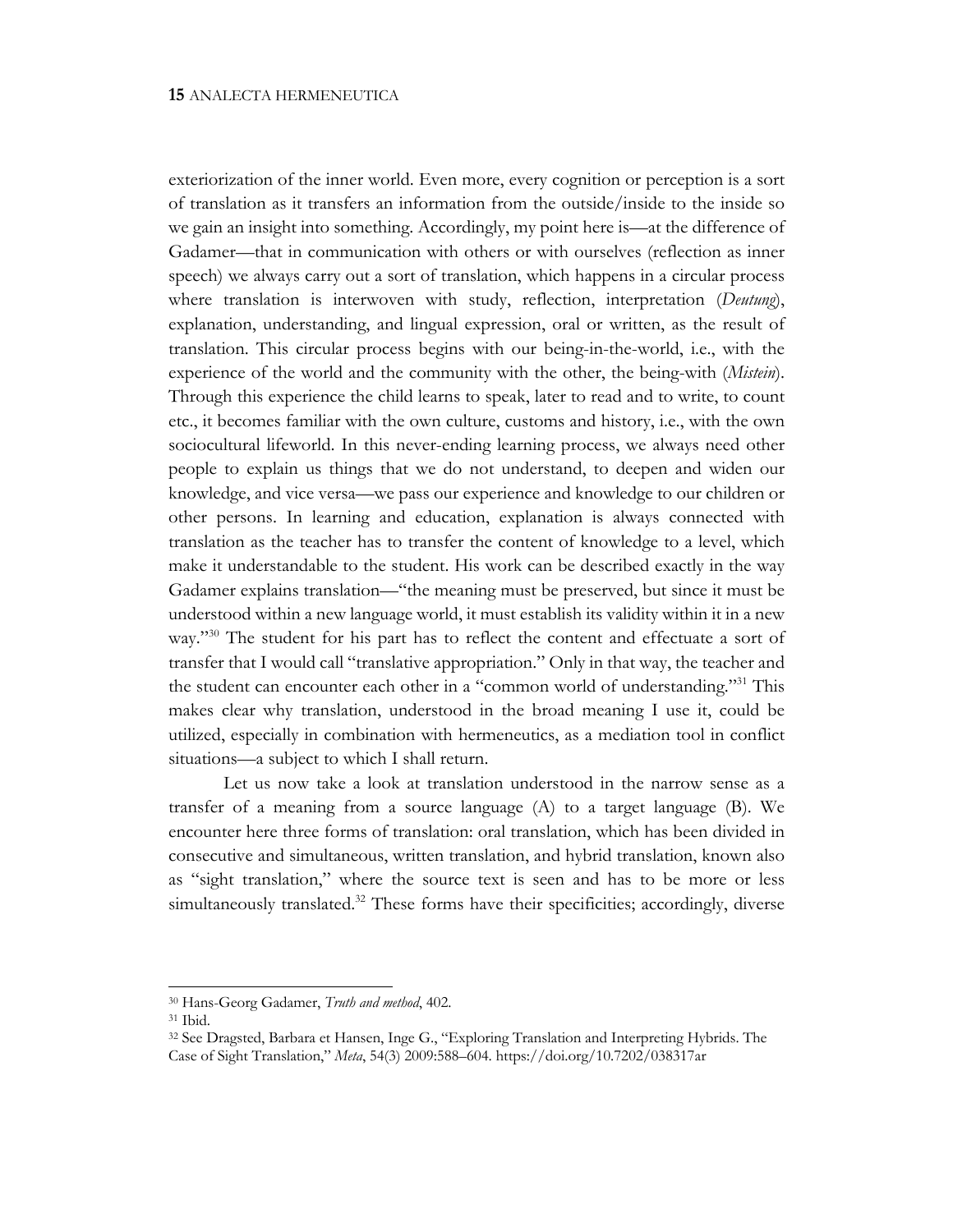methods were developed in the translation studies.<sup>33</sup> As my main interest is to show the importance of *interpretative translation* as an essential element of translative hermeneutics, I will limit my analyses to written translation and even to a special case of it, namely to the translation of philosophical texts. On this occasion, I should clarify that my conception of "*translative hermeneutics*" (*translative Hermeneutik*), which is based on the broader sense of translation, is not identical or analogical to what some authors refer to as "*translational hermeneutics"* (*Übersetzungshermeneutik*). Translational hermeneutics is a relatively new field of research in the translation studies that takes its point of departure from the translator's perspective. It's guiding question is about how a translator deals with the texts, how he/she has to translate. From this perspective are established diverse principles of hermeneutic translation as subjectivity, historicity, phenomenology, process character, holistic nature, and reflection, which form its theoretical frame.<sup>34</sup> In other words, translational hermeneutics is not a new type of hermeneutics, rather it uses hermeneutics as a paradigm for translation and explication of translation. Translative hermeneutics, on the contrary, is the elaboration of a sociocultural type of hermeneutics, which seeks to broaden the philosophical perspectives and the application options of hermeneutics, e.g., by unveiling the possibilities of manipulation and abuse of language and discourse as well as the hermeneutic possibilities of mediation and conflict resolution. My version of "interpretative translation" *(interpretative Übersetzung*) crosses some of the questions posed by "translational hermeneutics," but it is focused on the translation of philosophical texts and its very own particularities, and hence it is based on other principles. One example: While the point of departure of translational hermeneutics is the principle of subjectivity, interpretative translation parts from the principle of intersubjectivity and the intricate interconnections of inner/outer dialogue and polylogue. Based on the experience gained from the translation of complex philosophical texts, its aim is to effectuate a revision of some key principles and/or concepts of both, translation theory and hermeneutics. I will try to illustrate it here concisely.

<sup>33</sup> According Peter Newmark there are eight methods of translation word-for-word translation, literal translation, faithful translation, semantic translation, adaptation, free translation, idiomatic translation, communicative translation (Peter Newmark, *A Textbook of Translation*. New York: Prentice-Hall International, 1988).

<sup>34</sup> See also: R. Stolze, *The Translator's Approach – Introduction to Translational Hermeneutics. Theory and Examples from Practice*. Berlin: Frank & Timme, 2011.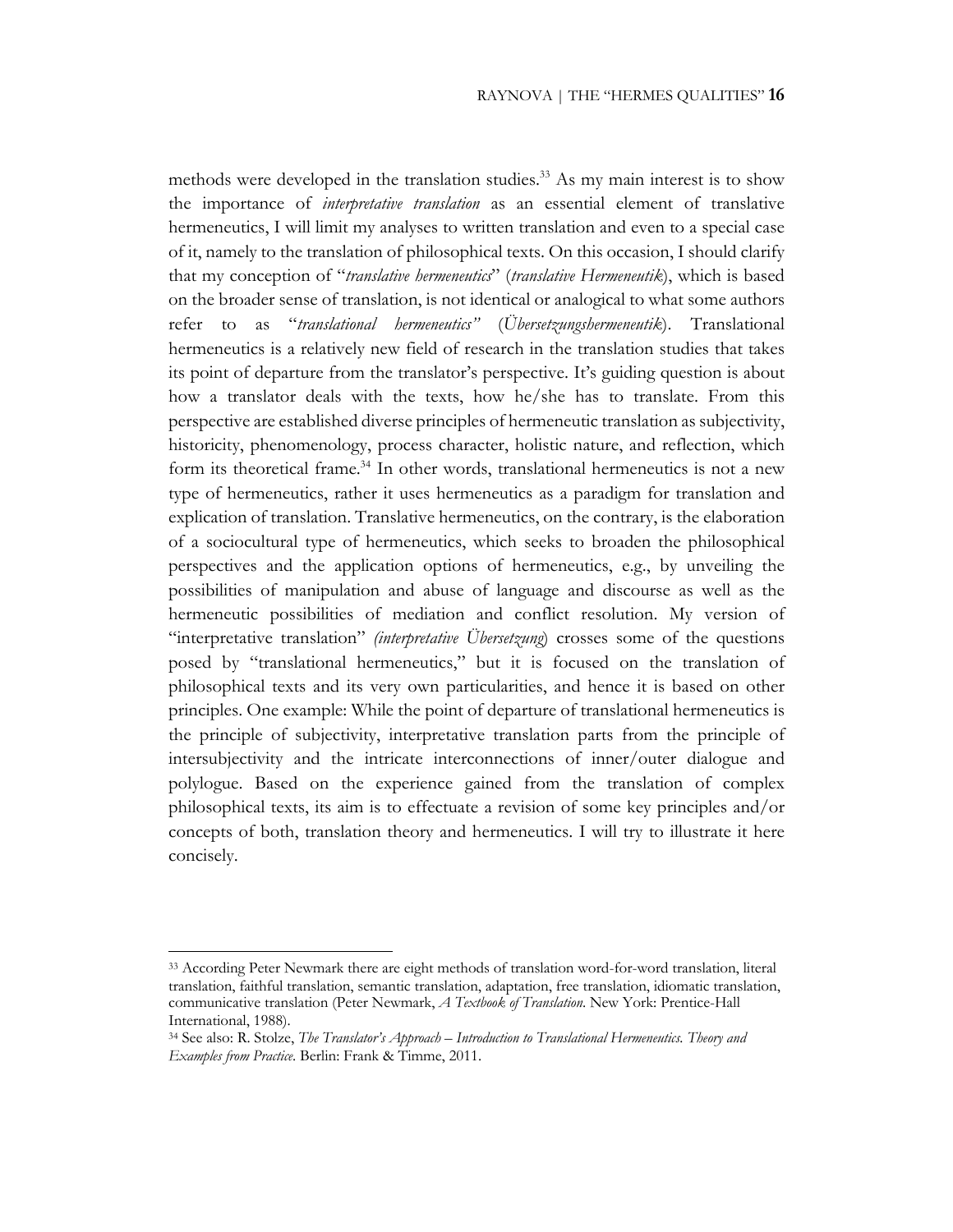In his classic work *A Linguistic Theory of Translation* John C. Catford defines translation as "a process of substituting a text in one language for a text in another."35 The most dictionaries define translation in a similar way.<sup>36</sup> But if we take a closer look to the translation of some major philosophical works as for example Sartre's *L'être et le néant*, we will see that such definitions are imprecise due to the fact that the French text includes a large number of notions and concepts translated from German and that Sartre's main terminology is based on a certain reception of Hegel, Husserl, and Heidegger in France. Thus, translating *L'être et le néant* is not just translating a thick book from a source language, e.g., French, into a target language, e.g., English or into German or into Bulgarian etc., but—as I will show—also revision, annotation, explanation, retranslation, whereby all this work is based on philosophical interpretation. As a result, we have often a translation from a translation from a translation, and accordingly an interpretation from an interpretation from an interpretation. The most notorious case in this regard is Sartre's translation of Heidegger's concept "*Dasein*" as "*la réalité humaine,*" which was actually an uncritical adoption of Henry Corbin's translation. For a translator this is not a serious problem as it suffices that he/she puts a note explaining that *réalité humaine* stands for *Dasein*. This is done for example in the German translation of Hans Schöneberg and Traugott König, but not in the English translation of Hazel Barnes, which is a pity because a reader who is not familiar with Sartre's work will not realize the connection between the two concepts. One could counter that neither did Sartre explain it. But that is exactly one of the serious problems in this text for both, readers and translators—the source in Sartre's translations cannot always be indisputably, unequivocally identified. As an example: A notion like *au-milieu-du monde* may seem easy to translate, but a closer scrutiny would lead to complex issues of philosophical interpretation as one can see by examining the German translation.

Hans Schöneberg and Traugott König have translated *au-milieu-du monde* as "innerweltlich" (innerworldly, intra-mundane) or "Innerweltlichkeit" (innnerworldliness)37 referring obviously to Heidegger's vocabulary of *Sein und Zeit*. But this poses the question why Sartre uses sometimes *au-milieu-du monde* and then

<sup>36</sup> For example the *Cambridge English Dictionary* defines translation as "the activity or process of changing the words of one language into the words in another language that have the same meaning" (see https://dictionary.cambridge.org/dictionary/english/translation) and *Merriam Webster Dictionary* as "an act, process, or instance of translating, a rendering from one language into another and/or the product of such a rendering (see https://www.merriam-webster.com/dictionary/translation).

<sup>35</sup> John C. Catford, *A Linguistic Theory of Translation. An Essay in Applied Linguistics*, Oxford: Oxford University Press, (1965), 5th ed. 1978, 1.

<sup>37</sup> Jean-Paul Sartre, *Das Sein und das Nichts: Versuch einer phänomenologischen Ontologie*, übersetzt von H. Schöneberg und T. König, Reinbek bei Hamburg: Rowohlt, 1991, 221, 266, 271, 373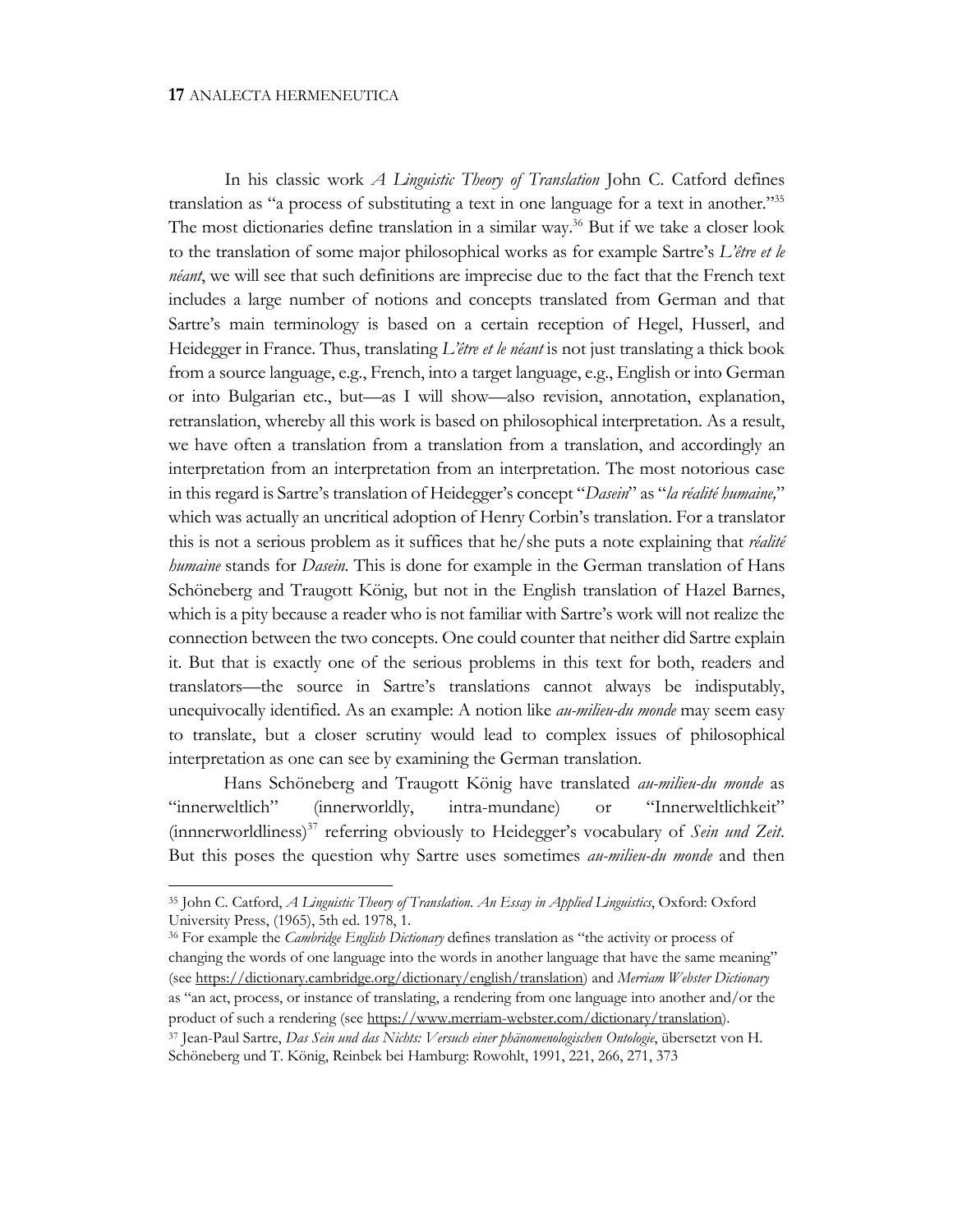again *intramondain*, which means exactly *innerweltlich* (innerworldly). In contrast to the German translators, I came to the conclusion that Sartre's term *au-milieu-du-mond*e does not refer to Heidegger's "innerworldly" or "inner-worldliness," but to what Heidegger calls "in the midst of beings." In *Sein und Zeit* Heidegger explains the difference between *weltlich* (worldly) and *innerweltlich* (innerworldly) as follows: "Die Abwandlung 'weltlich' meint […] terminologisch eine Seinsart des Daseins und nie eine solche des 'in' der Welt vorhandenen Seienden. Dieses nennen wir weltzugehörig oder innerweltlich."38 (GA 2, 88) Later, in his study *Vom Wesen des Grundes*, Heidegger emphasizes that Dasein is not only worldly but also world grounding: "Das Dasein gründet (stiftet) Welt nur als sich gründend inmitten von Seiendem." (GA 9, 167)<sup>39</sup> Heidegger does not say "sich innerweltlich gründend" (grounding itself innerworldly), but "sich gründend inmitten von Seiendem" (grounding itself in the midst of beings). This passage is translated by Corbin as "au milieu de l'existant,"40 and Sartre's "aumilieu-du-monde" or "être-au-milieu-du-monde," means the same. This is obvious from diverse passages, e.g.,

Ainsi mon être-dans-le-monde, par le seul fait qu'il réalise un monde, se fait indiquer à lui-même comme un être-au-milieu-du-monde par le monde qu'il réalise, et cela ne saurait être autrement, car il n'est d'autre manière d'entrer en contact avec le monde que d'être du monde. (Sartre 1994, 357) 41

In simple terms, following Heidegger Sartre asserts that the human being discovers itself as a world grounding being, i.e., as activity, transcendence, for-itself, and at the same time as a being among other beings, i.e., as passivity, facticity, in-itself. Yet Sartre understands *au-milieu-du monde* not merely as facticity but also as a center, a midst (milieu) from which the world is shaped (ibid, 305). Consequently, Sartre moves closer to Husserl who conceives the body as a center of orientation around which the

<sup>&</sup>lt;sup>38</sup> "Thus, terminologically 'worldly' means a kind of being of Da-sein, never a kind of being of something objectively present 'in' the world. We shall call the latter something belonging to the world, or innerworldly." (M. Heidegger, *Being and Time*. Translated by Joan Stambaugh, New York: State University of New York Press, 1996, 61)

<sup>39</sup> "Dasein grounds (establishes) world only as grounding itself in the midst of beings." (M. Heidegger, *Pathmarks*, edited by William McNeill, Cambridge: Cambridge University Press, 1998, 128).

<sup>40</sup> Martin Heidegger, *Situations I*, traduit par Henry Corbin, Paris: Gallimard, 1968, 147.

<sup>41</sup> In Barnes English translation: "Thus my being-in-the-world, by the sole fact that it realizes a world, causes itself to be indicated to itself as a being-in-the-midst-of-the-world by the world which it realizes. The case could not be otherwise, for my being has no other way of entering into contact with the world except to be in the world." (Jean- Paul Sartre, *Being and nothingness*, translated by Hazel E. Barnes, New York: Pocker Books, 1978, 318)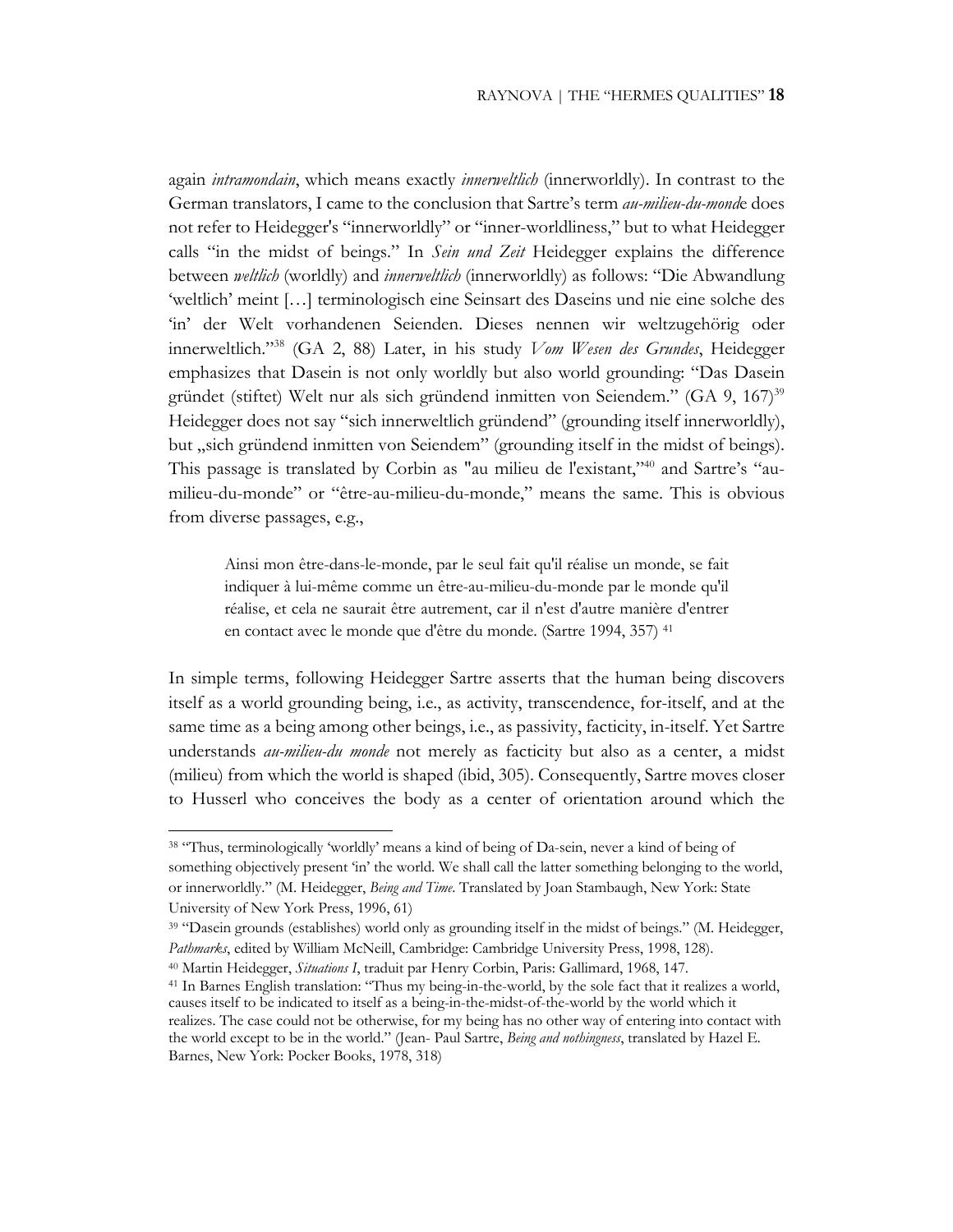consciousness constitutes the world (Hua I, 148). This becomes clear from a later interview with Pierre Verstraeten where Sartre explains that at the difference of Heidegger, Merleau-Ponty and the structuralists he rejects the idea of an opening to being as based on something "behind" and "in front," because there is no "behind" and "in front" of human being: "Je pense qu'un homme est au milieu, ou, s'il y a des choses derrière lui, il les intériorise."42

This example gives also some idea of one of the particularities of philosophical language, namely the construction of concepts by the use of words of the ordinary language like "world," "midst," etc., that everybody seems to understand and/or to have some pre-understanding (*Vorverständnis*) of what they mean. But the concept as a result of the construction is a deviation of ordinary language and its meaning is nonunderstandable without a precognition (*Vorkenntnis*), i.e., a background knowledge of phenomenological philosophy and its conceptual language, e.g., the basic concepts of embodied experience and ontic-ontological difference. The term *au-milieu-du-monde* seems uncomplicated and that is probably the reason why Hazel Barnes proposes a literal translation—being-in-the-midst-of-the-world—which is eventually exact and proves that literal translation can in some cases be beneficial and not necessarily a sign of the translator's weakness (Cicero). More serious problems occur when we have to translate a polysemantic term, which is used in its different significations or complicated neologisms, which play with meanings or/and etymologies. I will give some examples with the French word "reconnaissance" in its use by Sartre and Ricoeur, and also with Heidegger's use of "Sache" and "Ding"

The French "reconnaissance" can be easily translated in English as "recognition," but it is a true challenge if the target language of translation is German, Russian, or Bulgarian where we have different words for its different meanings. In German it can be translated as *Anerkennung* (appreciation, acknowledgment, honor) or as *Erkennen* (cognition, identification, discerning, realizing, revealing) or *Wiedererkennen*  (to recognize someone or something). In *L'être et le néant* Sartre uses it in the Hegelian sense of struggle for recognition (*Anerkennung*) as well as in the cognitive sense of recognizing, discerning something. This ambiguity shows the importance of the contextual side of translation and a good translation would put *reconnaissance* in brackets to make visible these different meanings. In his book *Parcours de la reconnaissance,*<sup>43</sup> Ricoeur undertook a meticulous and highly impressive examination of the word. By consulting diverse French dictionaries, he found 20 different significations of

<sup>42</sup> Jean- Paul Sartre, *Situations IX* (Paris : Gallimard, 1972), 52 : "I think that a human being is always at the center, and in case there are things behind him he interiorizes them." 43 Paul Ricœur, *Le parcours de la reconnaissance* (Paris : Stock, 2004).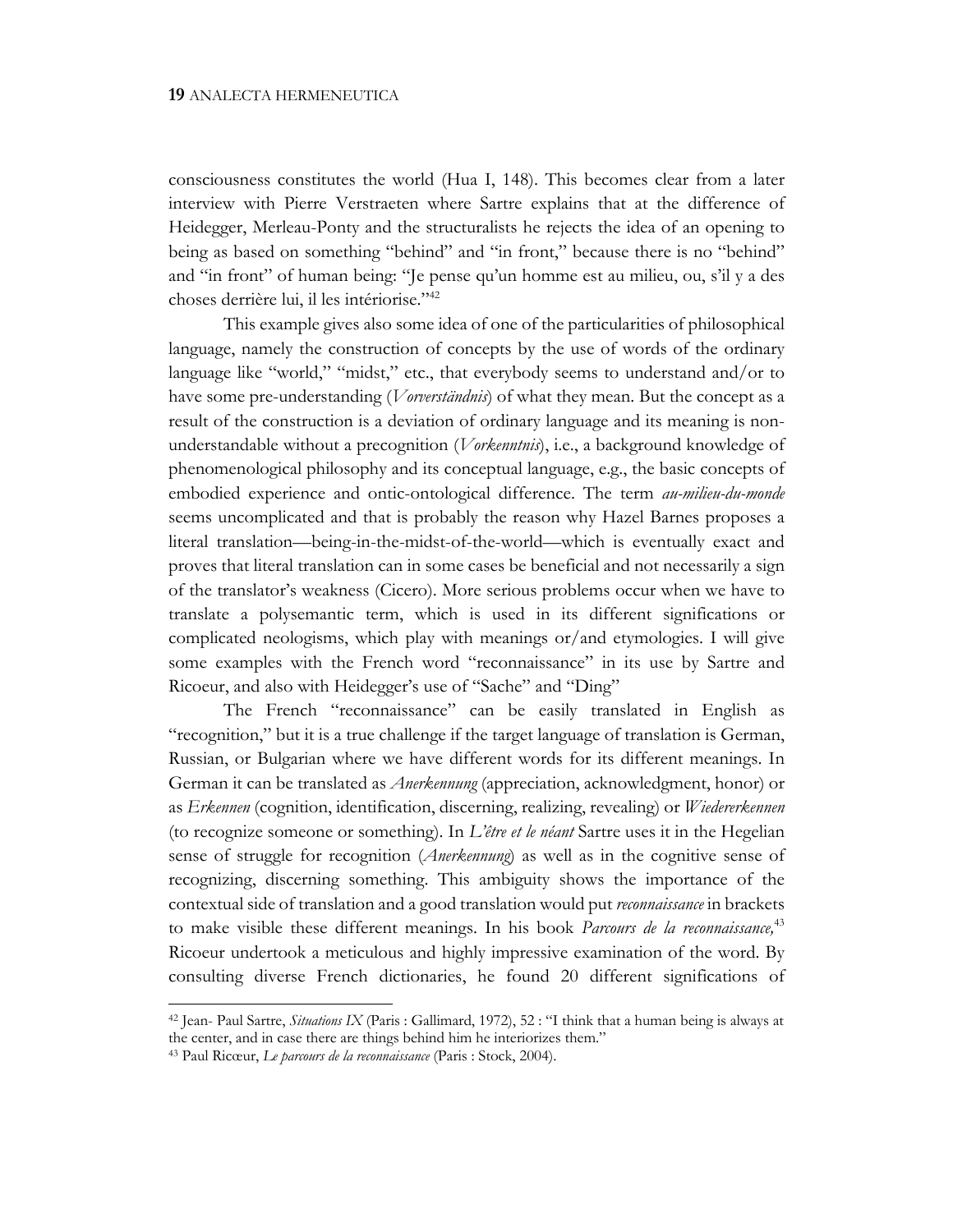*reconnaissance*, ranging from cognition to gratitude. From these he filtered out three key meanings as the basis of his theoretical considerations: *reconnaissance* (a) as identification/distinction, (b) as recognizing, rememorizing something, and (c) as recognition in the Hegelian sense of *Anerkennung*, i.e., "mutual recognition." That is why the German translation of the book was entitled *Wege der Anerkennung: Erkennen, Wiedererkennen, Anerkanntsein*. The need of a subtitle that emphasizes the three key meanings, shows that we have here different subject matters so that it is not enough to translate *reconnaissance* just as *Anerkennung,* even the most contemporary debates deal with this issue. This translation is a successful solution for the title, no doubt, but when in some passages of the book the word is loaded with all the key meanings given by Ricoeur, then it becomes a significant challenge for the translator.

I encountered this problem years ago when I was writing my third doctoral thesis. Ricoeur's book was already translated into Bulgarian, yet the title *Pytiat na razpoznavaneto* (the way of recognition in the sense of *Erkennung*) made it clear to me that I cannot utilize this translation. Well, if one wants to solve the problem of translating *reconnaissance* by a foreign word, one could, at least in German, use the term *Rekognition*. But as the term has a Kantian connotation referring to the so-called "*Synthesis der Rekognition*," i.e., the summarization of past representations, it captures only one aspect of Ricoeur's *reconnaissance*. The most creative solution I have found so far is that of Jean Greisch, who uses brackets, hyphens and slashes to translate *reconnaissance* into German: *(Wieder-/an-)Erkennen.*<sup>44</sup> His innovative account helped me a lot for the Bulgarian translation, which then became *pri(ras/po)snavane*. Such interpretative "creative solutions" can work sometimes, but I think that we should avoid them if possible as they make a difficile text even more difficult to "digest." Let me note on this occasion that creativity and invention are not something positive *per se*. There is a whole range of translations where interpretation and invention equate to random improvisation and snobbish experimentation. At the same time the original work of some renowned philosophers is sometimes a result of interpretative deviations, if not misunderstandings, of key texts of other philosophers.<sup>45</sup>

<sup>&</sup>lt;sup>44</sup> See Paul Ricœur, "Phénoménologie de la reconnaissance – Phänomenologie der Anerkennung", Übersetzt von Jean Greisch, in S. Orth und P. Reichenberg. Hrsg. *Facettenreiche Anthropologie. Paul Ricœurs Reflexionen auf den Menschen* (Freiburg, München: Karl Alber, 2004), 139-159.

<sup>45</sup> I'm thinking here on Heidegger's *Letter on Humanism*, where he dissociates himself from Sartre's existentialist interpretation of *Sein und Zeit*. Also, on Tymieniecka, who wrote an article to unfold Ingarden's theory of essences but recieved a letter back from him saying that this paper is about her own theory, and that he had never thought in such a way. And again, on Jaspers, who in his preface to *Karl Jaspers et la philosophie de l'exsitence* of Dufrenne and Ricoeur praised the translation of his philosophical ideas into French, but at the same time noted that their interpretation of his philosophy is in fact their own philosophy.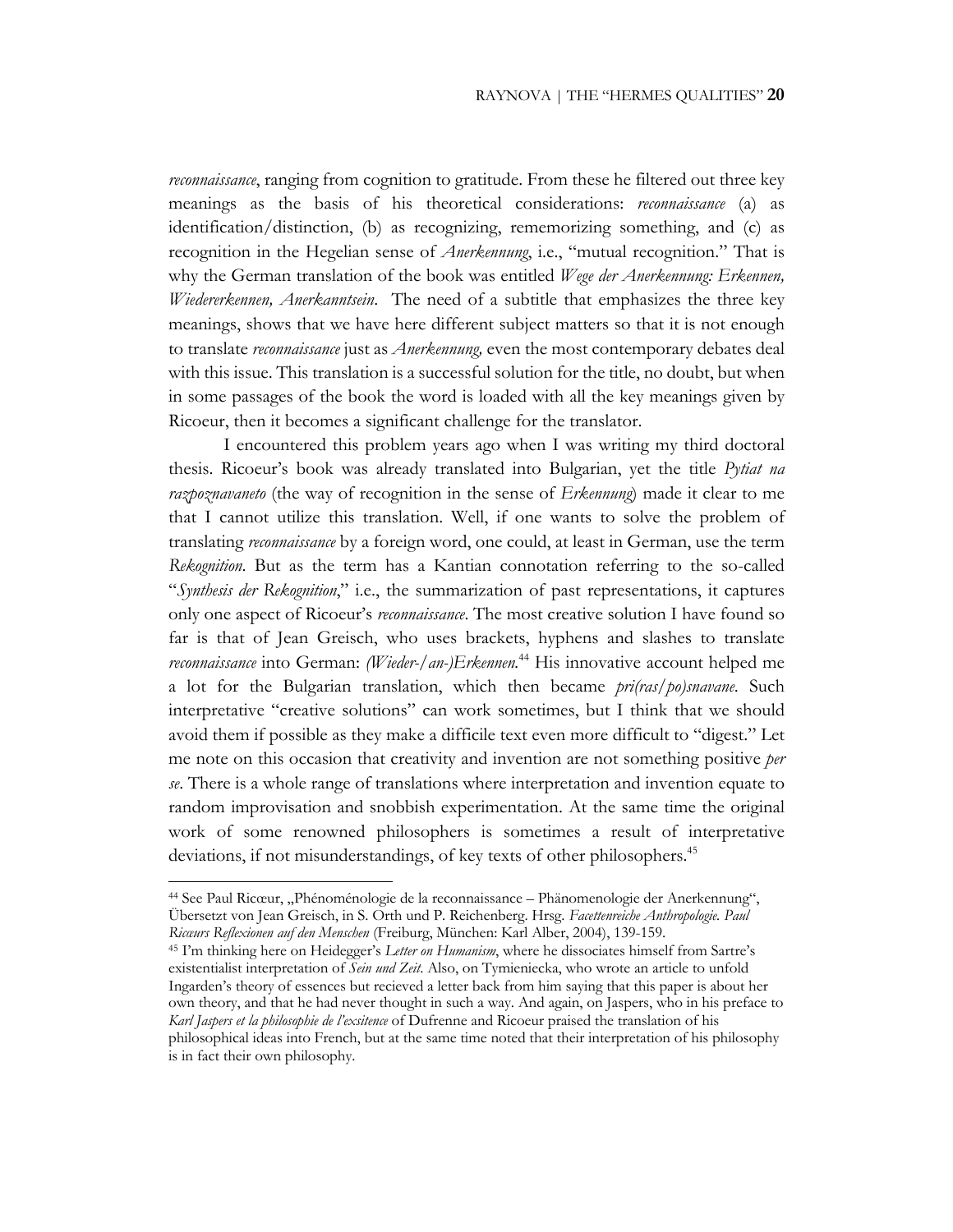This example shows that some philosophical concepts are easier to translate in one language than in another. Generally speaking, it seems to me that it is less problematic to translate Heidegger's sophisticated terminology into English than into French or into Slavic languages like Russian or Bulgarian. It is indicative that there are three French translations of *Sein und Zeit*, that some Heidegger experts, e.g., Françoise Dastur, prefer with good reasons to use their own translations, and that one and the same Heideggerian term has been translated by the different French translators in a different manner depending on their own philosophical understanding and interpretation. These leads to problems that I would like briefly to point up in order to draw some conclusions.

In the French translation of Heideggers's lecture "Das Ende der Philosophie und die Aufgabe des Denkens,"46 Jean Beaufret translates *Sache des Denkens* (matter of thinking) either with "affaire de la pensée" or *Sache* as "l'affaire en question," which articulates only one aspect of the meaning and word usage in Heidegger's text, e.g., when *Sache* is used in the sense of "der Sache nach" (quant à l'affaire). But Heidegger exploits the polysemy of *Sache* to refer to both, to Hegel's matter as a "matter of thinking" and to Husserl's back to "the things themselves!" When it comes to the latter, Beaufret inserts in parentheses the German word *Sache* without any explanation.47 André Préau, for his part, explains that he translates *Sache* as "cause," "affaire," "cas," "propos," "chose" depending on the context.<sup>48</sup> Maybe this contextual way of translating conveys the meaning more accurately, but since Préau never adds the German word in parentheses next to the translation, one loses sight of the *Sache* as a special polyvalent concept in Heidegger's later works.

The translation of *Sache des Denkens* in English seems to be an easier task. Joan Stambaugh, who has translated numerous essays of Heidegger, translates it as "matter of thinking,"49 and many other follows this translation. The problem is that Stambaugh does not mention the German expression and that she translates Husserl's "*Zu den Sachen selbst*" (again without mentioning the German original) as "To the things themselves."50 Thus we not only lose sight of Heidegger's special use but we also encounter two different translations for *Sache* without any indication. *The Cambridge* 

<sup>46</sup> Beaufret, Jean. "La fin de la philosophie et la tache de la pensée," dans Martin Heidegger. *Questions III et IV* (Paris: Gallimard, 1990), 279-280.

<sup>47</sup> Ibid, 289.

<sup>48</sup> Martin Heidegger, "Identité et différence," in idem. *Questions I*. Traduit par André Préau, (Paris: Gallimard, 1968, 253-308), 276.

<sup>49</sup> Martin Heidegger. *On Time and Being*. Translated by Joan Stambaugh (New York: Harper & Row, 1978), 26, 38, 55, 59, 73, 82.

<sup>50</sup> Ibid., 45, 61, 79.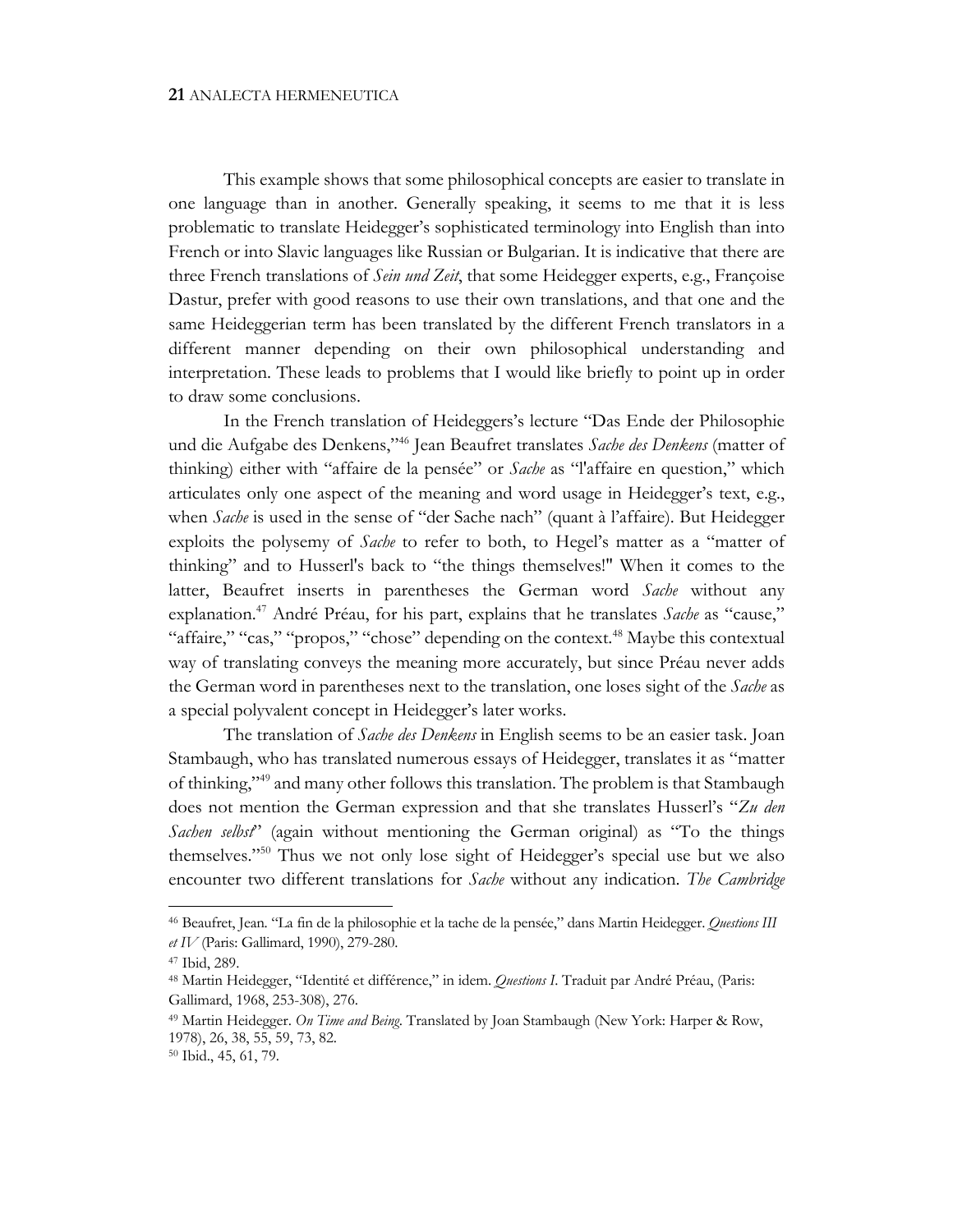*Heidegger Lexicon* offers a special entry on the subject "The Matter (Sache)"<sup>51</sup> but encounters at the same time additional translation problems. The author of the entry uses two different translations of Husserl's "*Zu den Sachen selbst*" on one and the same page—"Back to the things themselves" and "To the matters themselves"—without giving any reason for that, suggesting maybe that both translations are equal.<sup>52</sup> You may ask: Is that so important that it need to be expressly stated? The answer is yes, because there is a substantial difference between *Sache* (matter) and *Ding* (thing) in Heidegger's thought. At least the difference is briefly mentioned in the entry "Thing (Ding)."53 A noteworthy clarification about the difference between *Ding* and *Gegenstand* is given finally in the entry "Object (*Gegenstand*)" explaining also the alternative ways of translation:

Heidegger wants to underscore a certain subject-independence of the object. In the latter case, English translations paraphrase Gegenstand frequently with "what stands over against" in order to avoid the English alternatives of "object" or "thing." In this respect, one also has to keep in mind that beginning in the 1930s Heidegger distinguishes object from "thing" (Ding).54

Yet, the problem with the translation of *Ding* becomes complicated when we take into account Heidegger's daring language game "*Das Ding dingt*." It has been probably easy to translate it in English as "The thing things," but the question is what does it mean? A translator's note in this case would be more than appropriate. Instead, the English translator, Albert Hofstadter, offers an introduction, in which he claims that the origin of Heidegger's *Ding* lies in Husserl's conception of the things themselves, thus confounding *Ding* with *Sache*:

The remarkable essay on "The Thing" (and "thing" is another of the basic concepts in Heidegger's thought) makes indelibly clear and vivid what a thing can be—a jug, as he deals with it here, or, as he notes, a bench, a brook, a bull, a book. He takes hold of the Being of things in the concretest way, a way he learned originally from the phenomenology of Husserl, according to

<sup>51</sup> Tobias Keiling. "Matter, The (Sache)," in Mark A. Wrathall. ed. *The Cambridge Heidegger Lexicon* (Cambridge: Cambridge University Press, 2021), 477-479.

<sup>52</sup> Ibid., 477.

<sup>53</sup> James D. Reid, "Thing (Ding)," in Mark A. Wrathall. ed. *The Cambridge Heidegger Lexicon*. (Cambridge: Cambridge University Press, 2021),

<sup>54</sup> Sam Richards, in Mark A. Wrathall. ed. *The Cambridge Heidegger Lexicon*. Cambridge: Cambridge University Press, 2021, 531.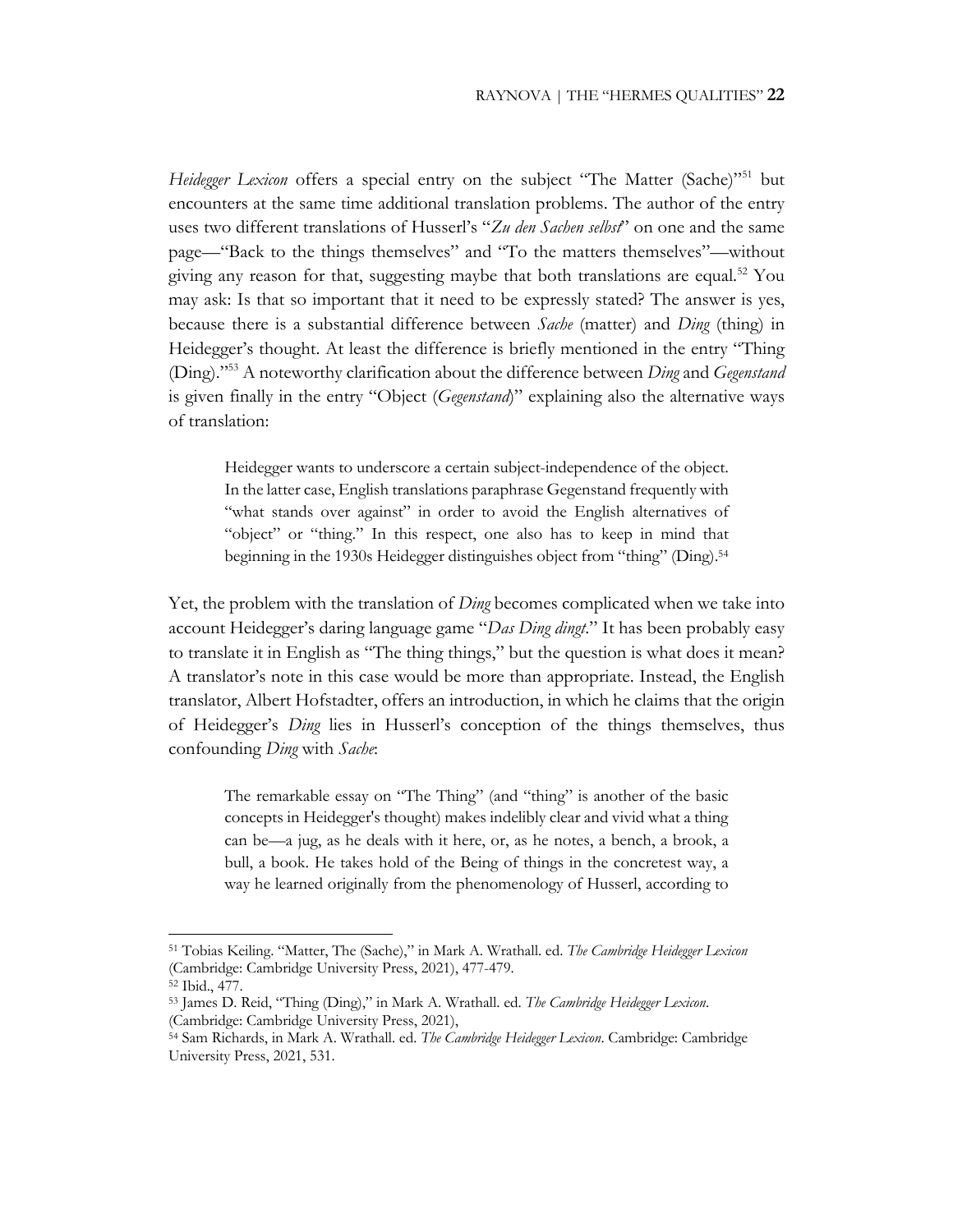## **23** ANALECTA HERMENEUTICA

which one's vision is addressed to things as they show themselves in the fullness of their appearance.

In contrast to English, the translation of "Das Ding dingt" in French or in some Slavic languages is a major challenge. As it is impossible in French to translate it literally, André Préau has proposed an idiomatic translation: "La chose a le comportement du thing,"55 referring in a footnote to the original German sentence but without any explication about the difference between the existing translations of chose for *Ding*  and of chose for *Sache*. For his part, the Russian translator Vladimir Bibikhin offers like Hofstadter a literal translation of "Das Ding dingt" – Vyesht vyeshtyestvooyet.<sup>56</sup> While he does not go into details about this translation, he indicates somewhere in his translator notes that both *Ding* and *Sache* refer etymologically to "dispute, speech, judgment," leaving the impression that for Heidegger they represent the same.

With these examples I wanted to show that interpretation and explanation are essential parts of the translation of philosophical texts. In a certain sense they go hand in hand involving the necessity of an introduction and/or a translators postface, of detailed annotations, of a discussion of particular translations available in other languages, and/or of a glossary of special terms. Because of the internationalization of philosophical discourse, the translators must not only be proficient in the target language but also in additional languages. To have good language skills and translator experience is a prerequisite, no doubt, but it is not enough. Complex philosophical translations can and should be done by specialists in the philosophical field having solid knowledge of the work of the translated author. We have not to be Hegelians to admit that philosophy has to do with concepts, i.e., that it is in certain sense a "work on the concept" (*Arbeit am Konzept*).57 Yet, as Sartre highlighted, philosophical concepts are often ambiguous and, in addition, philosophers tend to force language and to create new words, which break with usual language and distort it. The ambiguities, the creation of neologisms as well as specific language usages playing with etymologies and semantics requires from the translator a cautious combination of literal and

<sup>55</sup> Martin Heidegger, "La chose," in idem. *Essays et conférences*, traduits par jean Beaufret (Paris : Gallimard, 1980), 206.

<sup>56</sup> See Martin Heidegger, "Vyesht", *in Vryemya i bitiye: Statji i vistuplyeniya*. Sostavlyeniye, pyeryevod, vstupityeljnaya statjya, kommyentarii i ukazatyeli V. V. Bibikhina (Moskva: Ryespublika, 1993, 316- 326), To be exact, Bibikhin was not the first to translate Heidegger's sentence this way. Sergei Avernizev used this translation already in the 70ies, in his esthetical studies (Sergei Averintsev,

<sup>&</sup>quot;Pryedvarityeljniye zamyetki k izoochyeniyo sryednyevyekovoy estyetiki", in *Dryevnyeroosskoye iskusstvo. Zarubyeʐniye svyazi*. (Мoskva: Nauka, 1975, 371-382.).

<sup>57</sup> Gottfried W. F. Hegel, *Phänomenologie des Geistes* (in Hegel, *Werke in 20 Bänden*, Bd. 3, Frankfurt am Main: Suhrkamp, 1986), 31, 56, 65.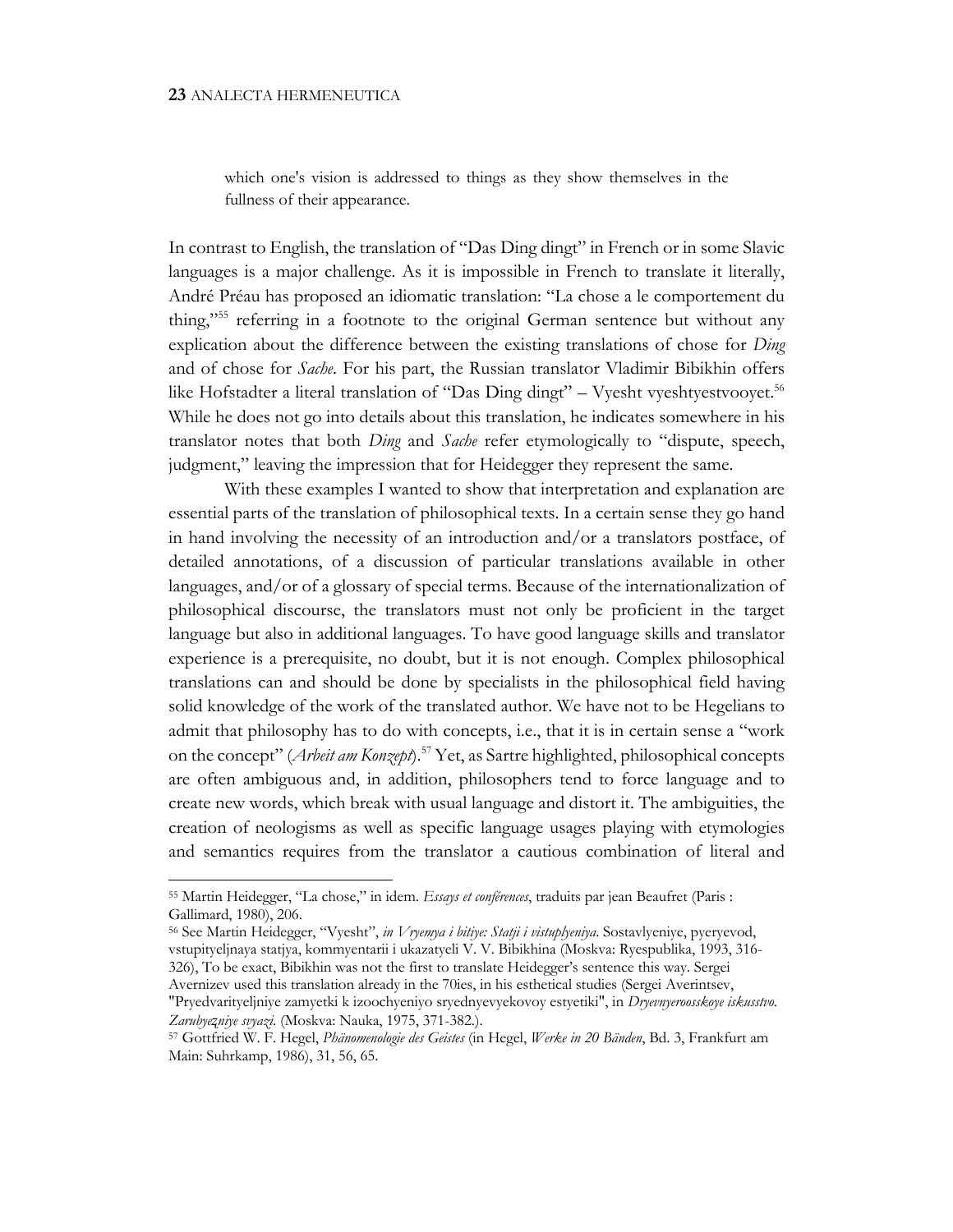idiomatic translation, of moderate foreignization and creative domestication so that the meaning is preserved in a language that is as understandable as possible. In other words, for a good translation we need all of these "Hermes qualities," which are the gift of talent, plus hard work and time to invest in philosophical and comparative research. As nobody can teach us "how" to translate or what methods to use, I do not believe that translation theories or precepts can be of much help in praxis. What we rather need are in-depth discussions about the alternative ways of interpretation and translation of concrete philosophical concepts and texts but such discussions happen rarely.

## **On the Paths of Translative Hermeneutics**

As I mentioned previously, when we speak about translation, it is important to distinguish between the broader and the narrow meaning of the term. The same is valid for language. According to *The Encyclopedia Britannica* language is "a system of conventional spoken, manual (signed), or written symbols by means of which human beings, as members of a social group and participants in its culture, express themselves."58 This is a common definition of language that applies to the so called "signed languages," which are verbal and considered as "natural." But there are broader definitions that imply the body language as well, which is a non-signed and non-verbal type of communication. Since translative hermeneutics is interested in the sociocultural use and abuse of language and translation, it is based on the broad meanings of both terms and also on the idea of the ambiguity of language, which can uncover and cover truth, as Plato indicates in *Cratylus*. The choice to explore the broad meanings of language and translation is not random but connected to the main goal of translative hermeneutics, which is to broaden the philosophical perspectives and the application options of hermeneutics. There are at least three general directions or "paths," which can be taken in order to achieve this goal, and they are: first, to unveil the real intentions, objectives and interests, which are hidden often behind the spoken/written word or deliberately concealed by means of a manipulative rhetoric, second, to disclose some mechanisms of discursive dominance, and third to show how translative hermeneutics can be used as a tool for non-violent conflict resolution. I

<sup>58</sup> David Christel, "Language," in *Ecyclopedia Brtannica* (onlne:

https://www.britannica.com/topic/language)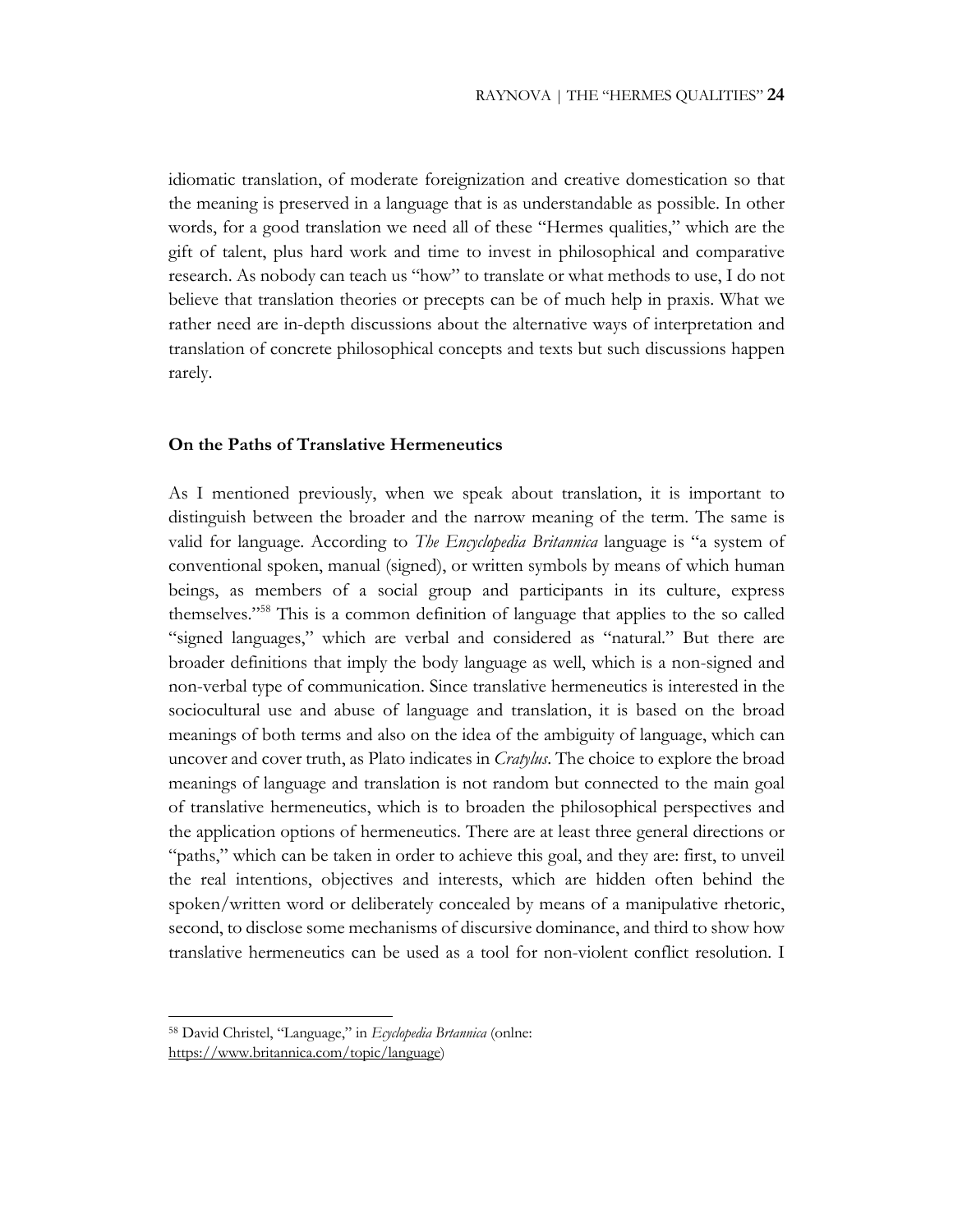cannot here display in extenso the possibilities of application of translative hermeneutics, but I will give some examples about how I already used it.

Let me begin with translation. In his article "Le paradigme de la traduction" (1998), Paul Ricoeur refers to the Babel myth as the event of the original splitting of languages, which for him is irreversible, but does not represent a definitive obstacle to understanding. He takes the fact of the dispersion and the plurality of languages as an opportunity to formulate a plea for translation and linguistic hospitality as an ethical principle or "paradigm:"

Indeed, it seems to me that translation sets us not only intellectual work, theoretical or practical, but also an ethical problem. Bringing the reader to the author, bringing the author to the reader, at the risk of serving and of betraying two masters: this is to practise what I like to call linguistic hospitality. It is this which serves as a model for other forms of hospitality that I think resemble it: confessions, religions, are they not like languages that are foreign to one another, with their lexicon, their grammar, their rhetoric, their stylistics which we must learn in order to make our way into them?59

The ethical paradigm of translation was conceived by Ricoeur's follower Domenico Jervolino as a gift and reinterpreted as an approach to a new European politics. Jervolino was convinced that Europe, matured by its centuries-long history of conflicts and wars, is called to become the translator and mediator of the world and the encounter between cultures, religions, and nations by promoting an active peace policy.60 In contrast to these extremely positive and somehow "idealizing" interpretations of translation, I have tried to show how translation and linguistic hospitality can be abused. For this purpose, I have transformed the German word *Übersetzung* (translation) into *Über-Setzung* (subordination) to designate a particular form of domination through language by exploiting the gift of linguistic hospitality of translation. I started first from the empirical-phenomenological description of a concrete historical context—the problems and politics of translation in Eastern Europe after 1990, and showed how certain discursive conflicts led to asymmetries and to a discursive colonization of the human and social sciences. On this basis was finally elaborated an eidetic description of mechanisms of *Über-setzung*.

<sup>59</sup> Paul Ricoeur, *On Translation*. Translated by Eileen Brennan (London and New York: Routledge, 2006), 23-24.

<sup>60</sup> Domenico Jervolino, "Übersetzung und hermeneutische Phänomenologie," in *Labyrinth: An International Journal for Philosophy, Value Theory and Sociocultural Hermeneutics* (Vol. 16, No. 1, 2014, 52-61), 60.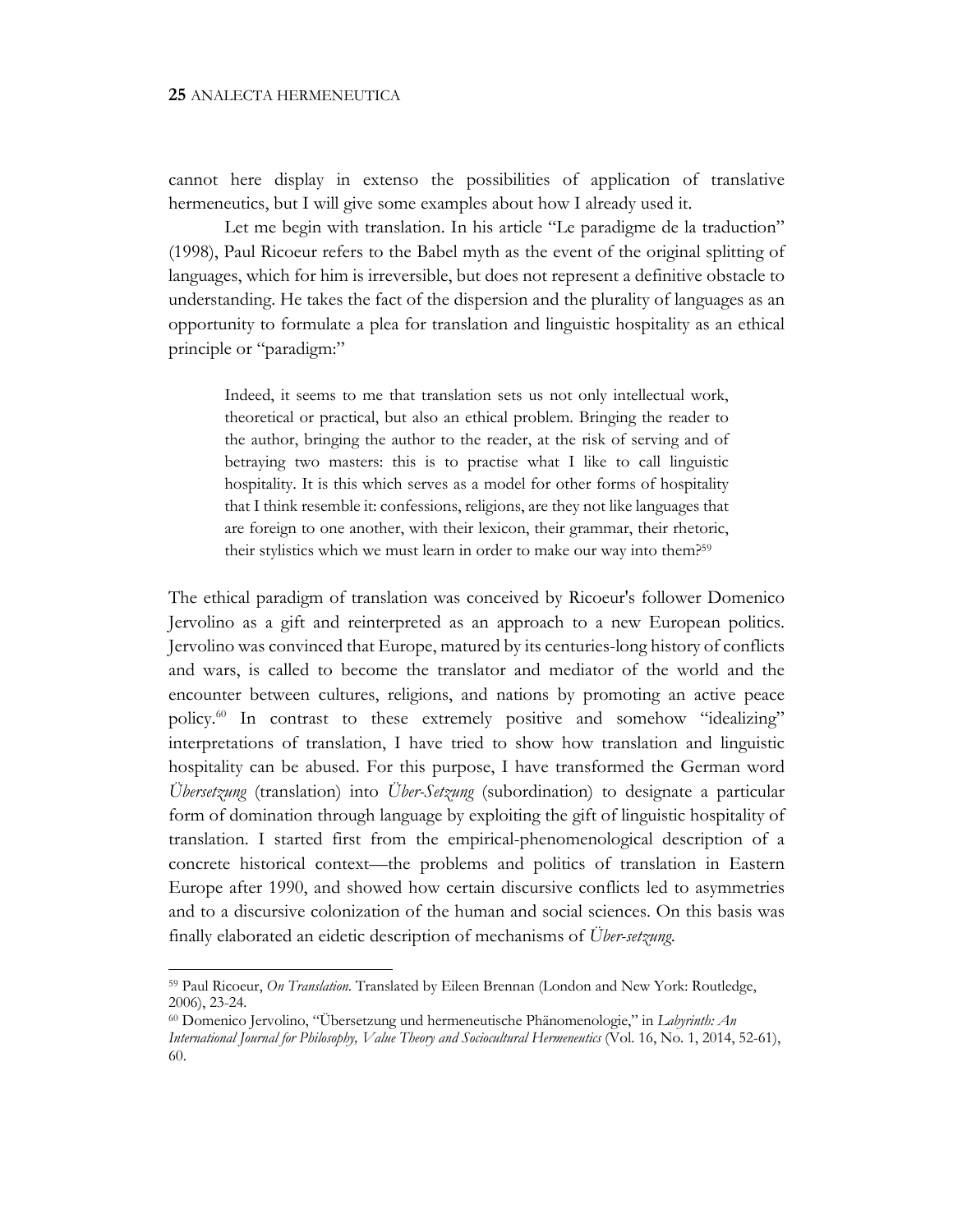If we consider the great number of translations in the field of philosophy and, more generally, in the human and social sciences that have been published in Eastern Europe since 1990, this appears at first sight as a positive opening. On closer inspection, however, this work could also be described as a problematic and adventurous learning process, firstly because many failed translations appeared on the market and caused considerable cultural damage and secondly because the Eastern European opening toward the West, especially the linguistic hospitality, provided an occasion for asymmetric relationships, e.g., discursive dominance.

A large part of the translated books in Bulgaria for example was financed with the help of special programs of various foundations such as the "Fund for Central and East European Book Projects," the translation programs of the "Ford Foundation" and the "Open Society Foundation," the "Vitosha" program of the French Ministry of Culture, etc. All of these programs supported translations of works by well-known Western scholars into an Eastern European language, but not vice versa. Most of these subsidies were part of the global project of implementing liberal Western ideologies in the post-communist countries and were publicly presented as some kind of aid to the democratic processes that had started. At the initiative of Western institutions, various NGOs and institutes were founded in the post-communist countries, new disciplines such as women's studies and gender studies were established, and Western scholars, consultants and experts were sent to teach and supervise. There is no doubt that many people from East and West benefited financially from this.<sup>61</sup> However, this led to conflicts and gradually some Eastern European scholars began to talk about a "colonization of the social sciences" by the West. A special issue of the Hungarian journal *Replica* was dedicated to this topic, in which the one-sidedness of the cultural "East-West exchange" was addressed.<sup>62</sup> The Hungarian scholars discussed, among other things, the fact that at the Central European University in Budapest professors from Eastern Europe were required to be proficient in English and other Western languages, as well as to know Western history, ideas, and culture, but no language skills and no knowledge of the history and the culture of the host country was required from the Western professors.

<sup>61</sup> See Yvanka Raynova, *Feministische Philosophie in europäischem Kontext. Genderdebatten zwischen "Ost" und "West"* (Wien/Köln/Weimar: Böhlau, 2010), 120-137.

<sup>62</sup> Miklós Hadas, ed. *Colonization or Partnership? Eastern Europe and Western Social Sciences*. A special issue of *Replika: Hungarian Social Science Quarterly*, 1996/1 (online:

http://www.c3.hu/scripta/scripta0/replika/honlap/english/01/00contw.htm)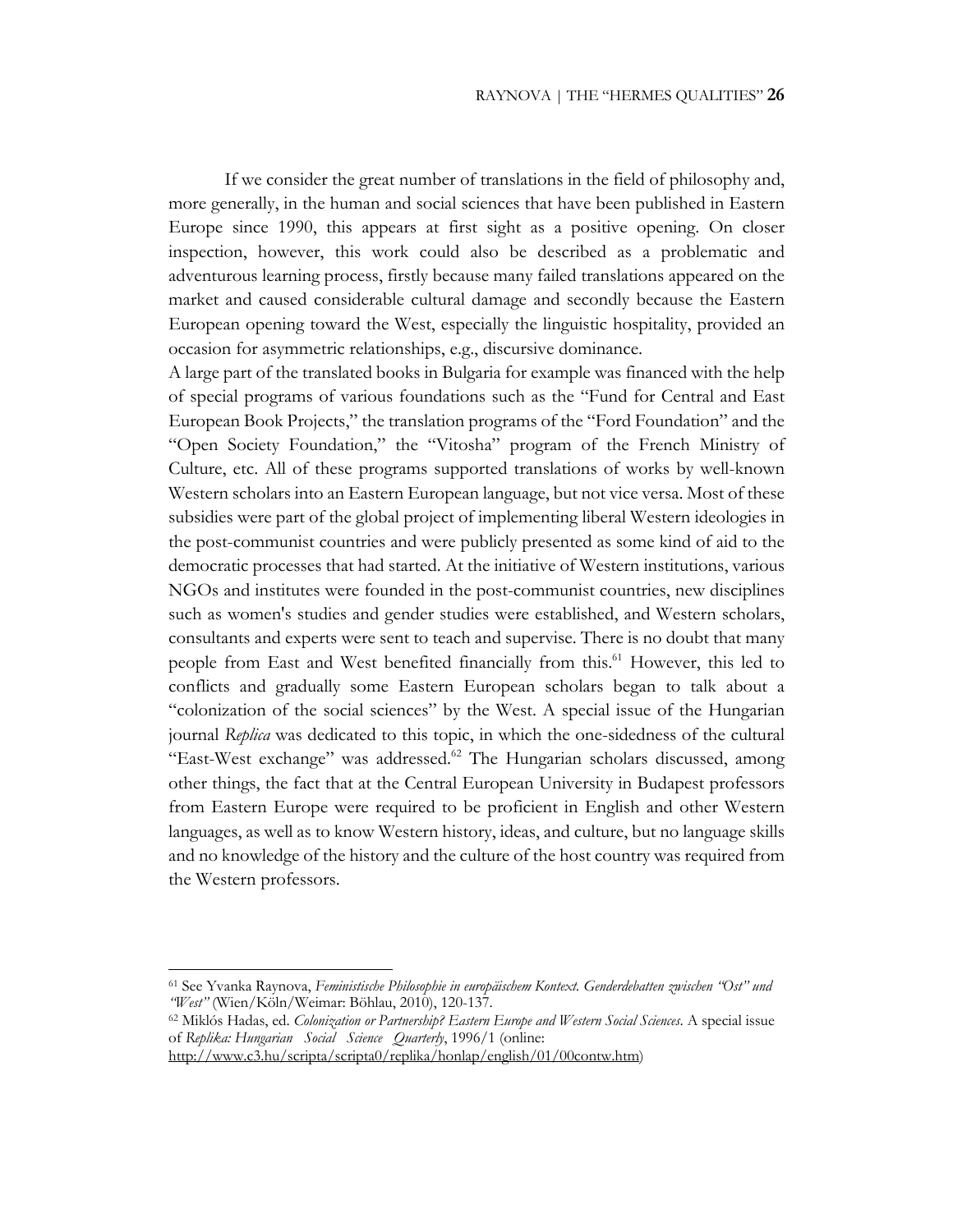In the so-called colonial and postcolonial studies, the question of language dominance was addressed, but the problem of translation was barely noticed.<sup>63</sup> The reason for this is that it has often been assumed that the colonizer imposed his language, either as a second language or in some cases as a substitute for the mother tongue. That is true, but that is not all as the objectives of the colonizer goes much far. His aim is the full domination of his discourse trough acceptation. To achieve this goal, he imposes his language in two ways: first, it becomes the official foreign language that must be learned, and second, the ruler intervenes in the mother tongue through translation work in order to proclaim and install his norms, values and world view expecting from the oppressed to recognize his authority.

The usual definition of the term translation, as we have seen, is that it is a kind of transfer from one language to another. This means that translation is not necessarily and not primarily an ethical or political problem, but a means of communication, often used for quite pragmatic purposes, such as facilitating trade between different nations. In order to grasp translation in a very specific ethical and political sense as the transmission of a dominant discourse, I introduced the neologism of *Über-Setzung*, i.e., the superposition of one language, language game, idiom or culture over another by using and abusing its hospitality. In brief, the dominant language and its discourse intrude into the mother tongue and its culture, imposing itself "on" and "above" it as something more essential and universal. The dominant discourse, which wants to establish itself through translation, demands to be heard, to be understood and accepted, and at the same time it refuses to hear and understand the dominated, since they are not equal. Ricoeur's reflections on the so-called external translation and internal translation help us here to clarify the problem at the level of understanding. In order for the foreign discourse to be successfully translated, it must be internalized and become part of the translator's inner life. The discourse placed over it not only demands an adequate transmission, but also an internal reception and acceptance, a commitment to the ideas and the content that it propagates.

By using the methods of phenomenological description, eidetic reduction, and comparative hermeneutics I arrived to capture the general structures and characteristics of the phenomenon of *Über-Setzung*, which can be summarized as follows:

<sup>63</sup> One of the few exceptions is the article of Ieva Zauberga, "Translation as Ideology-Driven Activity. Latvian Translation in the Soviet Period," in Anu Mai Kõll, *The Baltic Countries under Occupation. Soviet and Nazi Rule 1939-1991* (Stockholm: Stockholm University, 2003), 279-286.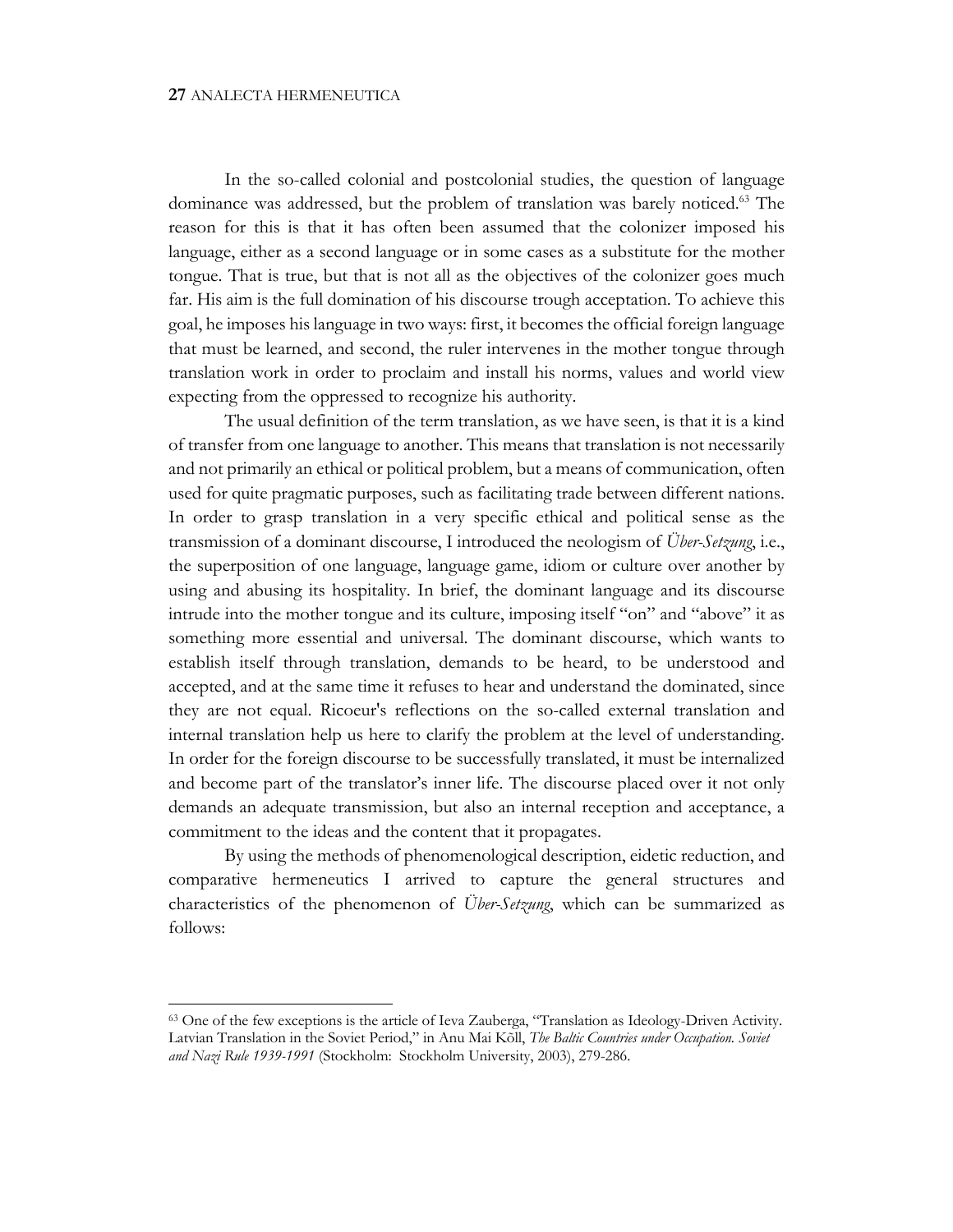1. The use of linguistic hospitality to establish a relationship of dominance through translation, or the use of translation as a means to an end that enables the dominance of one discourse over another;

2. The privilege of one language, language game, or discourse at the expense of another language or discourse, not only by giving it an official status, but also by standardizing its monopoly as the principal referent;

3. The establishment of translation as an ideological institution of "*traduction*" (in French), i.e., as a translation of the dominating discourse from the foreign language into the mother tongue of the dominated, excluding the reverse direction, i.e., the "version," the translation of the discourse of the dominated into the language of the ruler. The problem of the difference between "*traduction*" and "*version*", which appears here in the negative light of asymmetry, is of central importance for intercultural communication and European integration;

4. The refusal of discursive reciprocity as a consequence of rejecting the language and discourse of the other as the dominated;

5. The dissimulation of the abuse of linguistic friendship by presenting it as a gift, e.g., through unilateral subsidies and programs for translation that disguise the non-reciprocity and the real interests;

6. The practice of provincialization keeping the language and discourse of the dominated at the margin of the dominant discourse in a remote "province" from which they can eventually break out by mastering the language and discourse of the ruler and directing it against him.

What conclusions can be drawn from this brief overview?

In connection with other methos e.g., the mentioned phenomenological methods of description and eidetic reduction, translative hermeneutics as a sociocultural and intercultural approach can make an important contribution by providing us with interpretive tools to uncover and articulate existing ethical and political asymmetries in the field of communication and translation and show the fragility of hospitality. However, this potential can only be fully utilized if such phenomena of domination are recognized, analyzed and addressed by the affected themselves.

Another area where I have used translative hermeneutics, along with other methods such as the Karpman drama triangle and the transactional analysis of Eric Berne, is feminist philosophy. Let me remind the drama triangle comes from the transaction analysis and was first elaborated by Stephen Karpman in 1968, in an article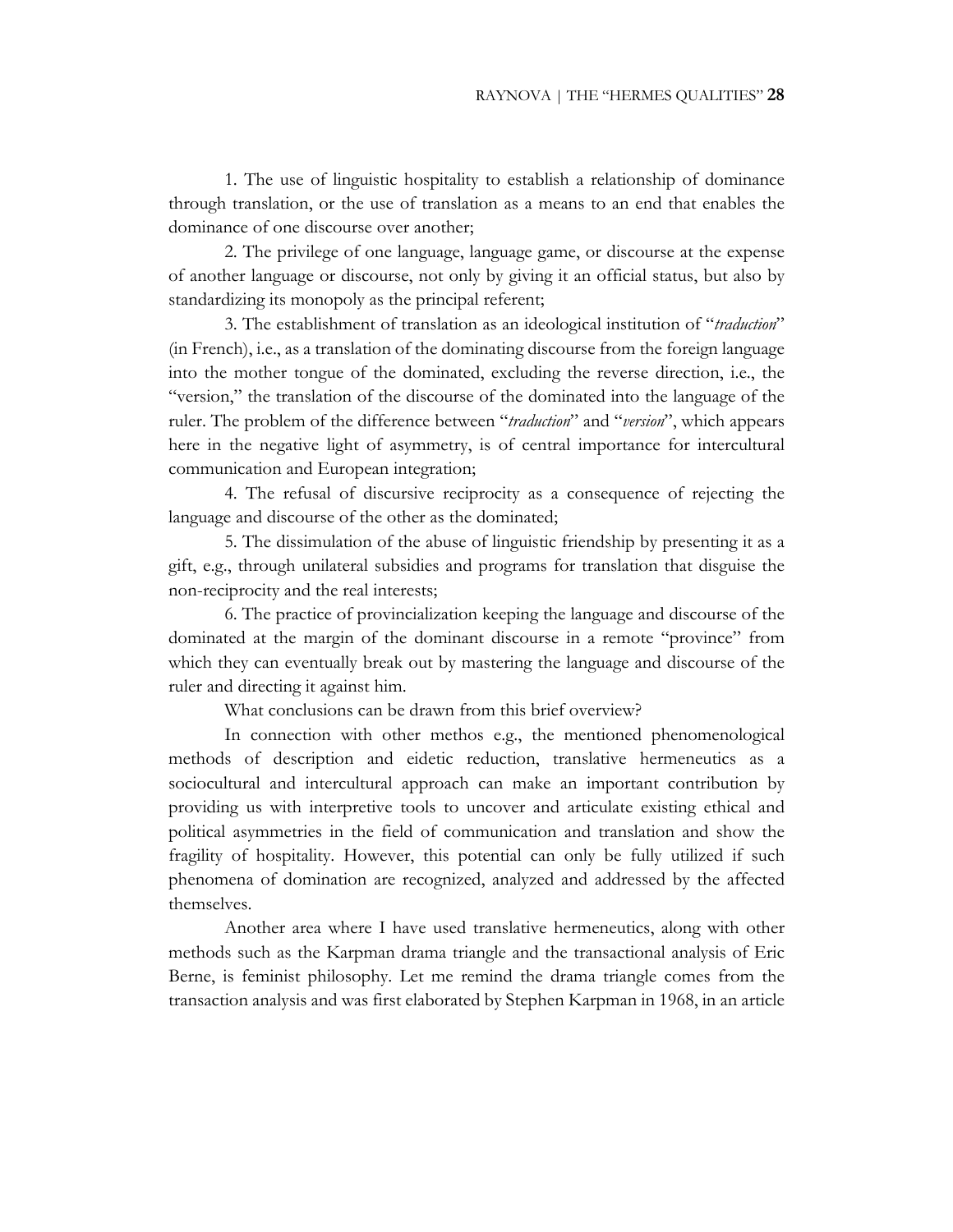about fairy tales.64 In his analysis, Karpman shows there are three main roles that the fairy tale characters repeatedly play, namely that of the persecutor, the victim, and the rescuer. These character roles form a kind of drama, whereby the roles do not remain fixed because the actors change them in the course of the game. In other words, the victim can become the persecutor of his persecutor or self-rescuer, the rescuer can become victim, etc.

In my book on feminist philosophy in European context  $(2010)^{65}$ , I have taken up the conflicts between the Western and Eastern feminists by means of translative hermeneutics in order to examine the hidden problems of these conflicts and to propose some possible solutions for similar issues. The western feminists, who came uninvited to Eastern Europe at the beginning of the 1990s with the purpose to help eastern women, i.e., to open up their eyes about their "decades-long patriarchal suppression," took an ostensive rescuer position. "Ostensive," because the "salvation," which they offered the eastern women, without being asked, was in fact a persecutor role, a missionary intending to reshape their ideas of gender and gender identity. Simple said, they acted as a rescuer and at the same time as a persecutor, an offender, who pretend to know "what is the best" for the eastern women and started to evaluate them from the position of being "superior." Thus, instead of helping, which was their declared intention, the Western feminists triggered a drama that escalated and led finally to a break of communication. In order to disclose the drama dynamics and the views of both parties, I have undertaken a close reading of two texts. The first was an excerpt from an article by Claire Wallace, presenting the western feminist point of view, and the second an excerpt of an article by Hana Havelková, presenting the point of view of a scholar in women's studies from Eastern Europe, both published in the number 9 of the European Journal *Transit*. 66

The translative hermeneutics that I have used aimed to unveil the hidden problems and the implicit values behind the said. This enabled, on the one side, to capture the true reasons of the conflict and, on the other side, certain similarities as well as essential differences of perspectives and interpretation. To clarify this, I will briefly present the essential positions and problem perceptions of both groups:

• The starting point, i.e., the arrival of the western feminists in Eastern Europe, was perceived and presented differently by both sides. The western feminists claimed

<sup>64</sup> Stephen B. Karpman, "Fairy tales and script drama analysis," (*Transaction Bulletin*, 7/26/1968), 39- 43, (also online: http://www.karpmandramatriangle.com/pdf/DramaTriangle.pdf)

<sup>65</sup> Yvanka B. Raynova, *Feministische Philosophie in europäischem Kontext. Gender-Debatten zwischen "Ost" und "West"* (Wien/Köln/Weimar: Böhlau, 2010).

<sup>66</sup> *Transit, Europäische Revue*, Heft 9, Sommer 1995.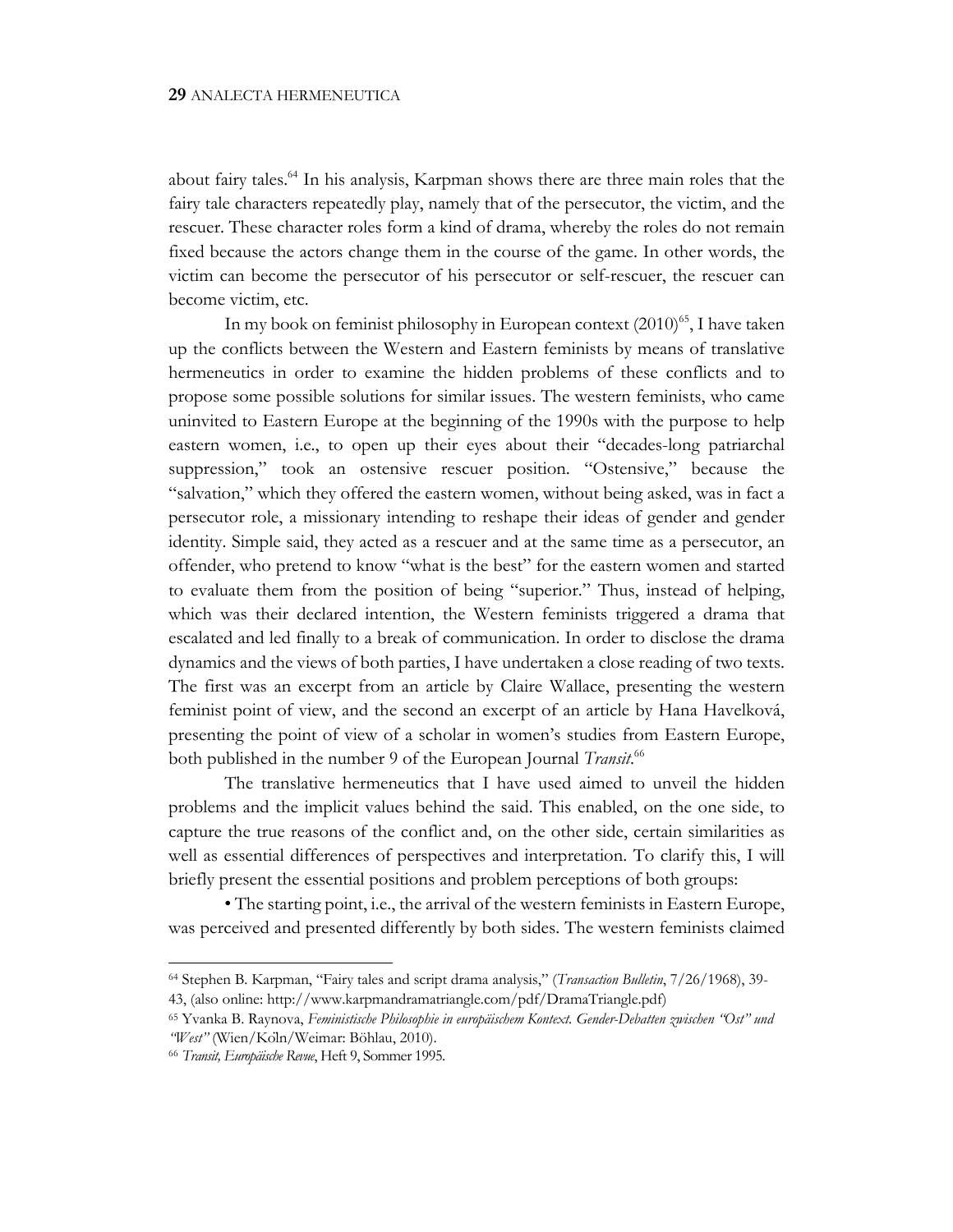that they had come to help (rescuer) their "eastern sisters," but the eastern women apprehended that as an ideological act, as a manipulative interference (persecutor), and the guest, who should behave as a guest, as acting like a master in his own home.

• The western feminists said that they could contribute with their liberation discourse to the emancipation of the eastern women (rescuer), but it was understood by the eastern people as an "imperialist" or "post-colonial" domination discourse (persecutor).

• The western feminists went from the (false) assumption that feminism was a western product (as they reduced it to the so-called "second wave feminism") and believed that they hold alone the "patent" of any feminist discourse. Hence, they forgot or ignored that women's movements and feminist conceptions existed already in the 19th century in Eastern Europe. The eastern women also forget this too when they labeled feminism as a "western ideology." In order to resists the role of the victim, they refused to call themselves "feminist" and adopted the label "women's studies scholar."

• The western feminists saw themselves as authority in the given research area (rescuer), insisting on their know-how superiority, and from this position they started to instruct the eastern women (persecutor or parent-ego). But the eastern women did not recognize them as authority (self-sufficient or child-ego); instead of superiority, they saw in the behavior of the western feminists only ignorance, incomprehension, and distortion of the real circumstances in the post-communist societies and suggested that western feminists (real victims) should try to learn something instead to teach others about their own situation.

• The western feminists felt in the position of "the stronger" (superiority) because they had a very high self-confidence; hence they evaluated the Eastern women as "two-ranking citizens", lacking "self-confidence" (victims), and underrated their self-esteem. Because the eastern women possessed the same high self-confidence, it came to a collision between rescuer and self-rescuer, between persecutor and another persecutor, and finally they break off any contact.

From the point of view of translative hermeneutics, the question arises if both parties could act differently without cancelling the communication? In other words, could the different conceptual languages and life situations be translated, so that the conflicting parties arrive to approach each other, if not in a "fusion of horizons" at least in a productive dialogue?

Because both, the western feminists as well as the eastern women, had a high self-esteem, they insisted on their own arguments and treated the other as an immature person, as a "child." This situation reminds of the game "I'm just trying to help you,"